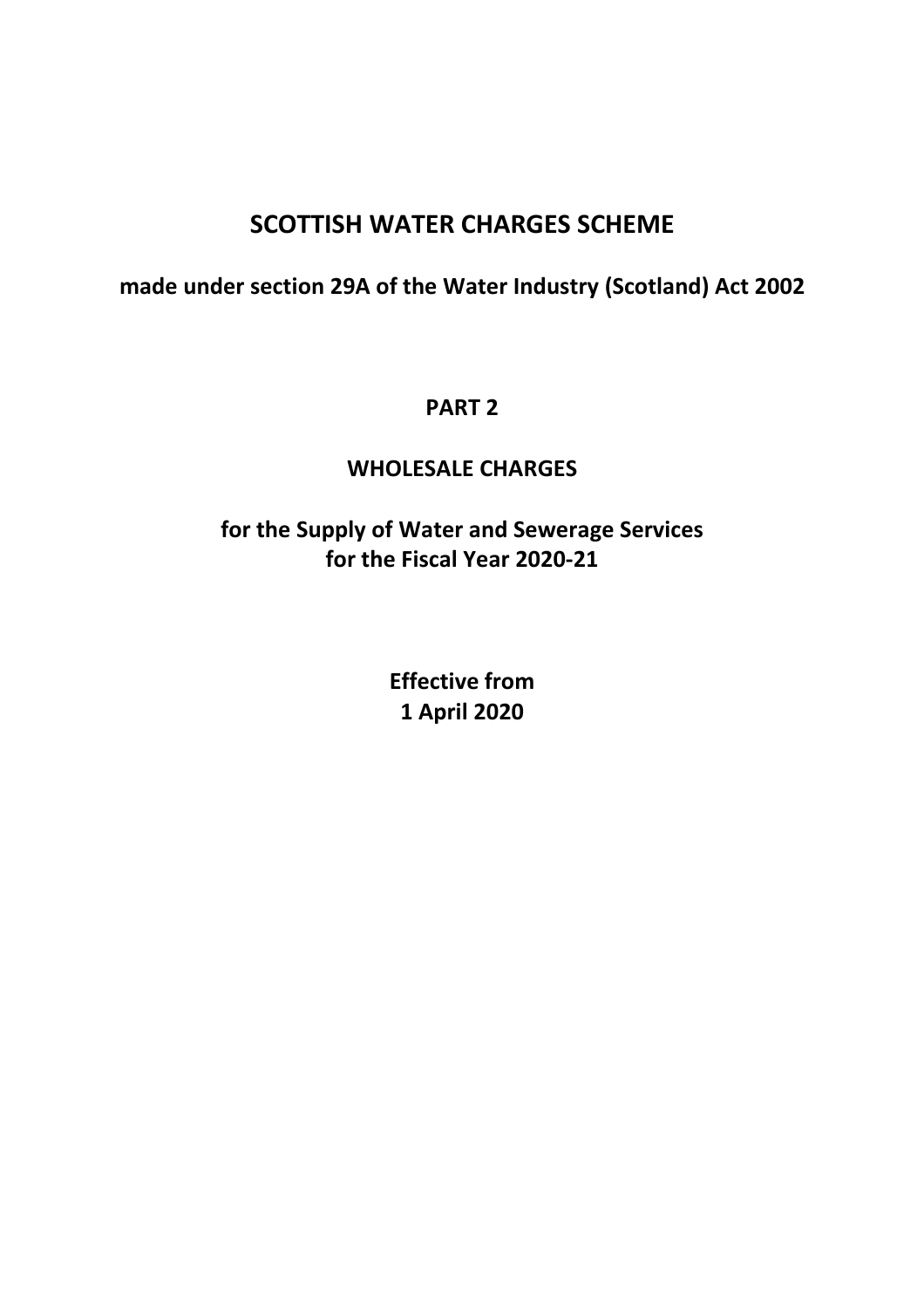## Scottish Water's Wholesale Charges

#### 1.1 Introduction

This is Part 2 of the Charges Scheme for 2020-21 that Scottish Water is required to make under Section 29A of the 2002 Act. This Charges Scheme has been approved by the Water Industry Commission for Scotland as required by Section 29A of the 2002 Act.

This Charges Scheme applies for the financial year 2020-21 to all Water, Sewerage and Trade Effluent services provided to Licensed Providers at Supply Points registered under the Market Code.

#### Part 1 of the Charges Scheme contains the methodology which sets out the detail of how these charges will be applied. This Part 2 must therefore be read in conjunction with Part 1.

To the extent that this Part 2 of the Charges Scheme is inconsistent with any agreement binding upon Scottish Water, the charges specified in the agreement will prevail subject to any specific allocation of any wholesale/retail element of those charges in terms of Part 1 or Part 2 of this Charges Scheme.

Definitions for terms within this Part 2 are included in Appendix 1 of Part 1. The numbering used for each charges section in this Part 2, mirrors that used in Part 1.

A water re-sale statement, required under Section 30 of the 2002 Act, is set out in Appendix 4 of Part 1. This details the maximum charges for services provided with help of Scottish Water and explains how Licensed Providers' customers should approach water re-sale with their end-user.

#### 1.2 Contact Information

#### 1.2.1 By letter to Scottish Water's Registered Office:

Scottish Water Wholesale Services Castle House 6 Castle Drive Carnegie Campus Dunfermline KY11 8GG

#### 1.2.2 By e-mail and on-line:

wholesaleservicedesk@scottishwater.co.uk

www.scottishwater.co.uk/wholesale

#### 1.3 References

The numerical references accompanying the charges below refer to the relevant paragraphs in Part 1 of this Charges Scheme.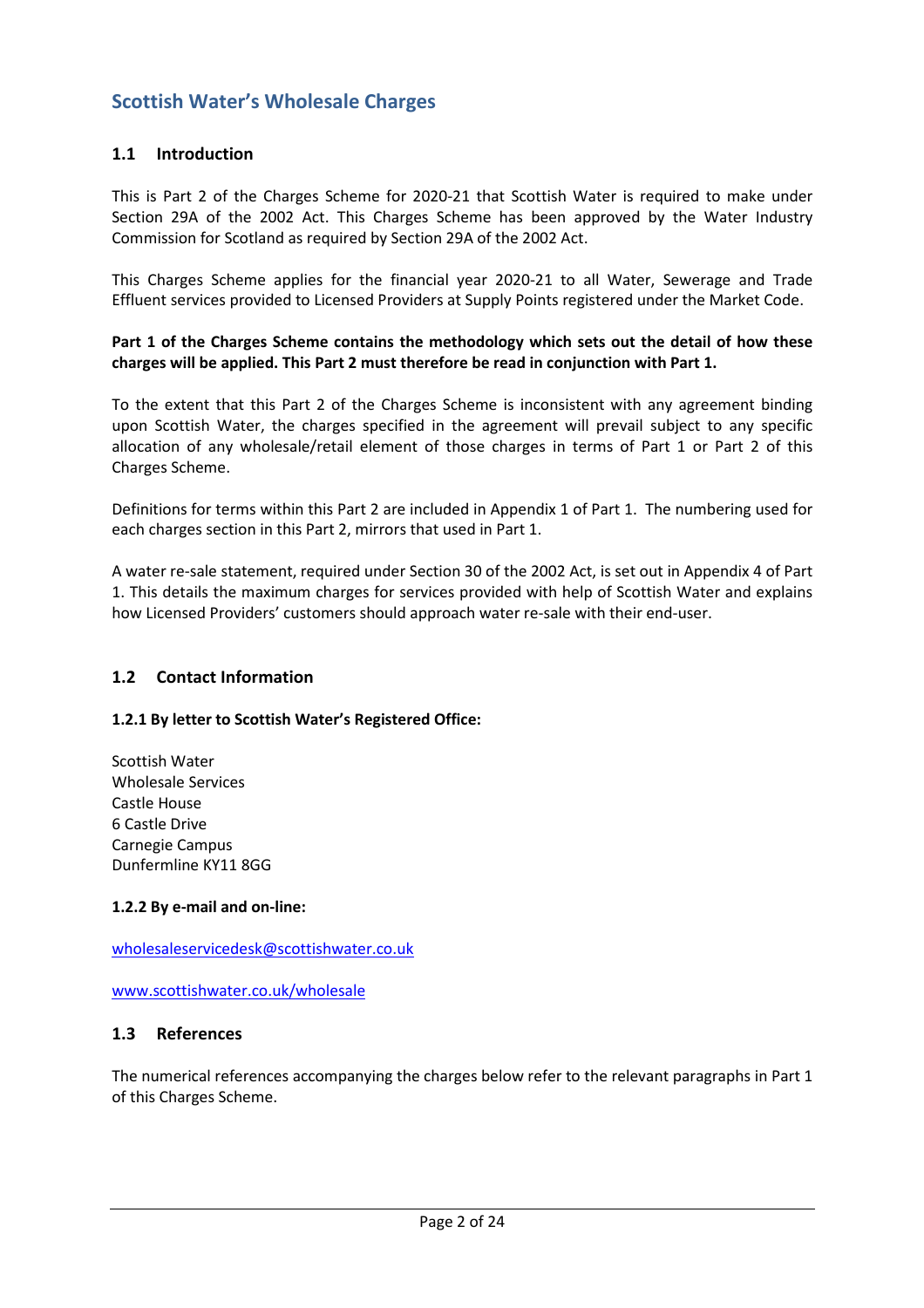## Primary Charges for Water

#### 3.1.1 The Water Meter Based Annual Charge and Capacity Volume Threshold

| <b>Water Tariff</b><br><b>Meter Size</b> | <b>Meter Based Annual</b><br>charge - Potable<br>(£/meter) | <b>Meter Based Annual Charge</b><br>- Non-Potable (£/meter) | Capacity<br>Volume<br>Threshold $(m^3)$ |
|------------------------------------------|------------------------------------------------------------|-------------------------------------------------------------|-----------------------------------------|
| 0 <sub>mm</sub>                          | 0                                                          | 0                                                           | 0                                       |
| $20 \, \text{mm}$                        | 69                                                         | 58                                                          | 100                                     |
| $25 \, \text{mm}$                        | 139                                                        | 113                                                         | 500                                     |
| 40 mm                                    | 548                                                        | 447                                                         | 1,000                                   |
| 50 mm                                    | 988                                                        | 804                                                         | 2,500                                   |
| 80 mm                                    | 1,923                                                      | 1,566                                                       | 7,500                                   |
| 100 mm                                   | 2,084                                                      | 1,698                                                       | 25,000                                  |
| 150 mm                                   | 4,389                                                      | 3,573                                                       | 75,000                                  |
| 200 mm                                   | 32,922                                                     | 26,799                                                      | 100,000                                 |
| 250 mm                                   | 87,791                                                     | 71,462                                                      | 150,000                                 |
| 300 mm                                   | 108,642                                                    | 88,435                                                      | 300,000                                 |

#### 3.1.4 The Water Volumetric Charge

| <b>Standard Volume Charges</b>                                               | Potable<br>$p/m^3$ | <b>Non-Potable</b><br>$p/m^3$ |
|------------------------------------------------------------------------------|--------------------|-------------------------------|
| <b>Allocated Tranche</b>                                                     | 0.00               | 0.00                          |
| Greater than the Allocated Tranche up to and including 250,000m <sup>3</sup> | 73.37              | 43.84                         |
| Greater than $250,000m^3$ up to and including 1,000,000 $m^3$                | 62.00              | 34.10                         |
| Greater than $1,000,000\text{m}^3$                                           | 38.05              | 16.28                         |

| <b>Capacity Volume Charges</b>                                                      | Potable<br>$p/m^3$ | <b>Non-Potable</b><br>$p/m^3$ |
|-------------------------------------------------------------------------------------|--------------------|-------------------------------|
| Capacity Volume Charge                                                              |                    |                               |
| (applied to the Capacity Volume and is additional to the Standard<br>Volume Charge) | 53.98              | 43.93                         |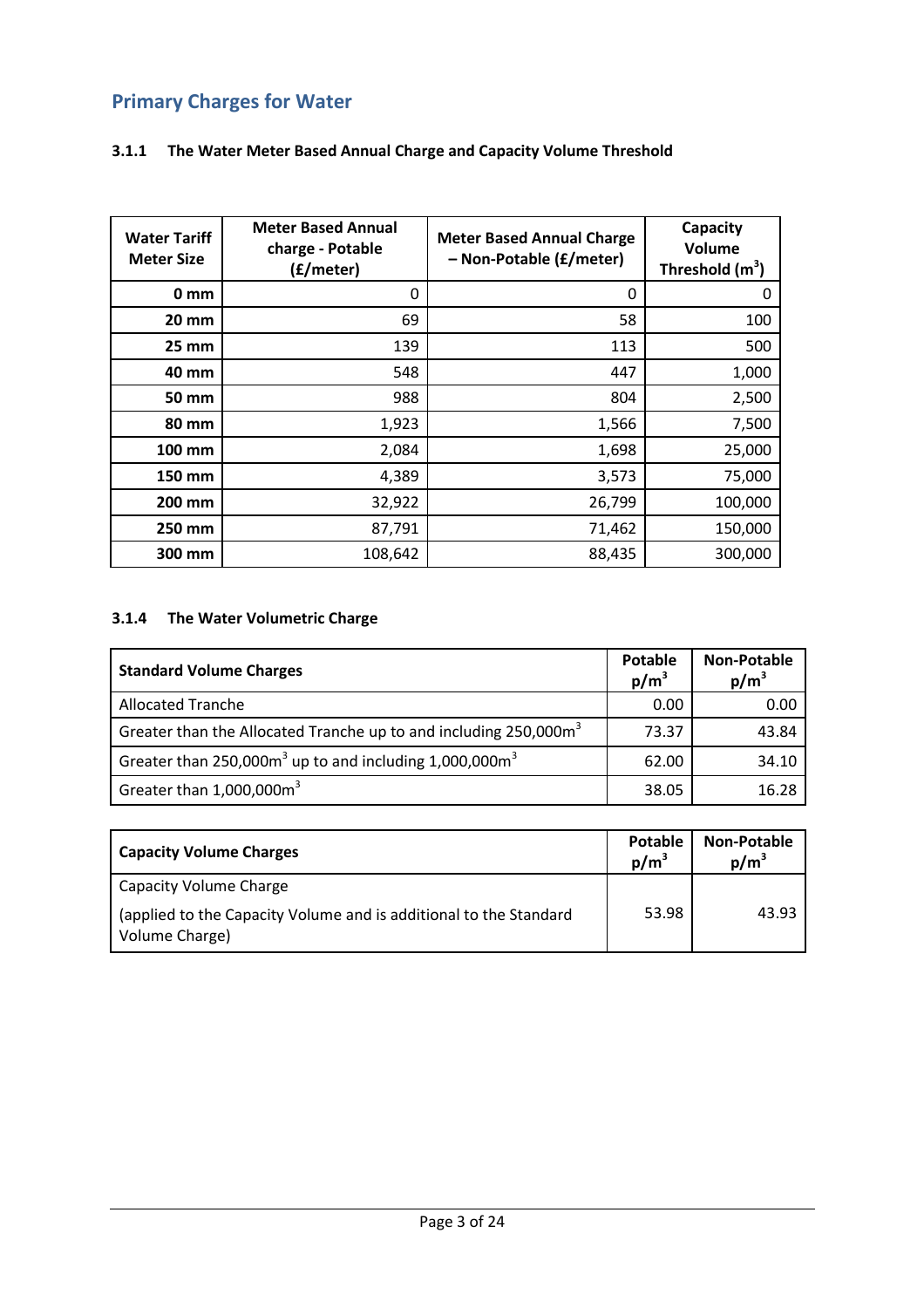## 3.2 Field Troughs and Drinking Bowls

The following charges apply:

| Type of Supply Points                         | f / annum |
|-----------------------------------------------|-----------|
| I Farm                                        | £128.93   |
| <b>Crofts &amp; Registered Small Holdings</b> | £84.02    |

#### 3.3 Outside Taps

The following charges apply:

| Type of Supply Points                         | f / annum |
|-----------------------------------------------|-----------|
| Farm & Other Supply Points                    | £128.93   |
| <b>Crofts &amp; Registered Small Holdings</b> | £84.02    |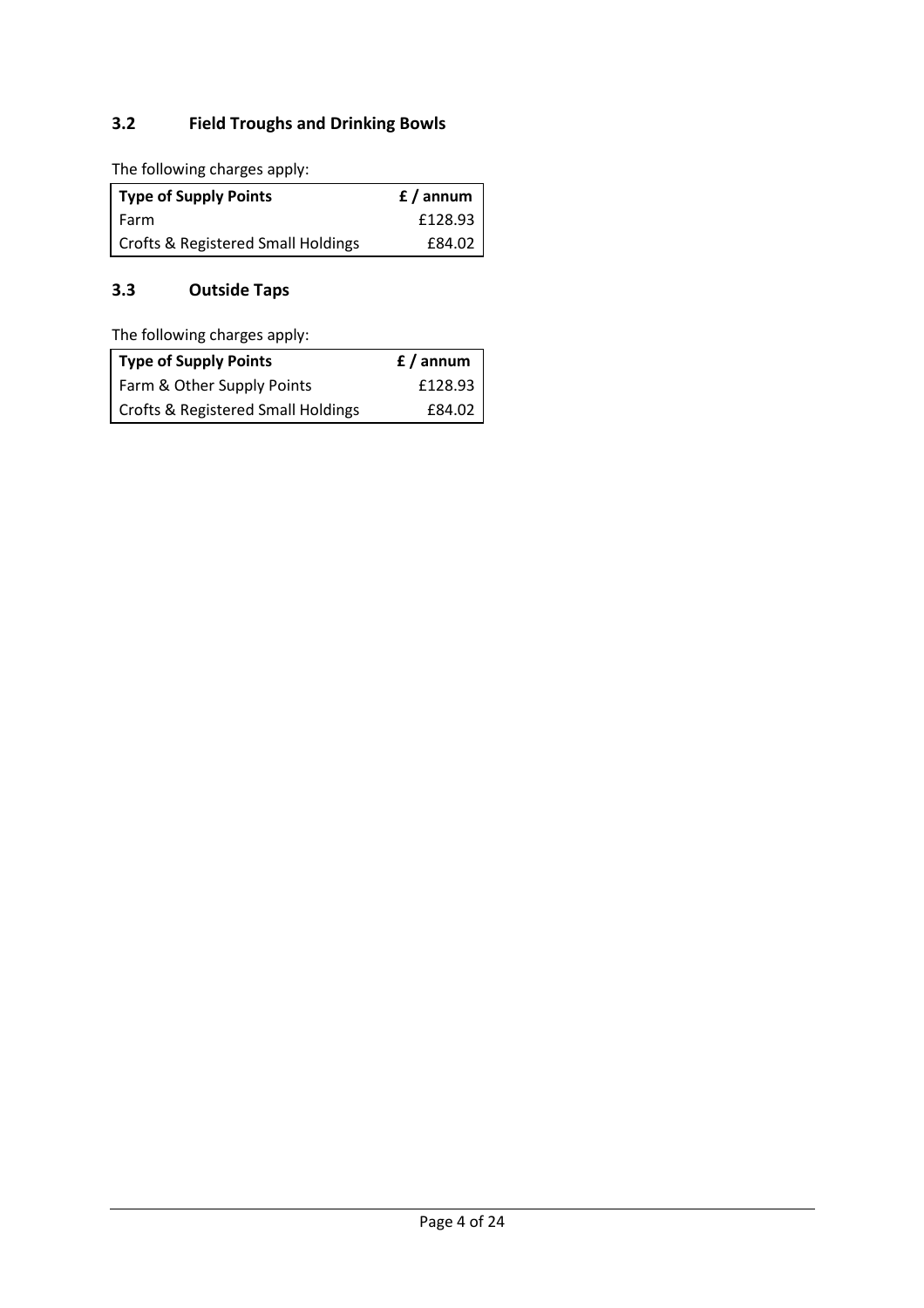## Primary Charges for Sewerage

#### 4.1.3 The Foul Sewerage Meter Based Annual Charge and Premium Capacity Volume

| <b>Foul Sewerage Tariff Meter</b><br><b>Size</b> | <b>Meter Based Annual charge</b><br>(£/meter) | Premium<br><b>Capacity Volume</b><br>$(m3)^{[1]}$ |
|--------------------------------------------------|-----------------------------------------------|---------------------------------------------------|
| 0 <sub>mm</sub>                                  | 0                                             | 0                                                 |
| <b>20 mm</b>                                     | 50                                            | 50                                                |
| <b>25 mm</b>                                     | 103                                           | 250                                               |
| 40 mm                                            | 412                                           | 500                                               |
| <b>50 mm</b>                                     | 617                                           | 1,500                                             |
| 80 mm                                            | 1,672                                         | 3,000                                             |
| 100 mm                                           | 2,970                                         | 10,000                                            |
| 150 mm                                           | 9,513                                         | 20,000                                            |

#### 4.1.4 The Foul Sewerage Volumetric Charge (all rates in p/m3)

| <b>Standard Volume Charges</b> | p/m3  |
|--------------------------------|-------|
| Allocated Tranche              |       |
| Standard Volume Charge         | 84.04 |
| Capacity Volume Charge         | 70.13 |

#### 4.1.5 Property Drainage Charges

|                                               | Units                       | Rate   |
|-----------------------------------------------|-----------------------------|--------|
| <b>Property Drainage Charges</b>              | p / £ Rateable Value / year | 1.8342 |
| Property<br>based<br>Area<br>Drainage Charges | p per $m2$                  | 34.423 |

#### 4.1.6 Roads Drainage Charges

|                        | Units                       | Rate |
|------------------------|-----------------------------|------|
| Roads Drainage Charges | p / £ Rateable Value / year |      |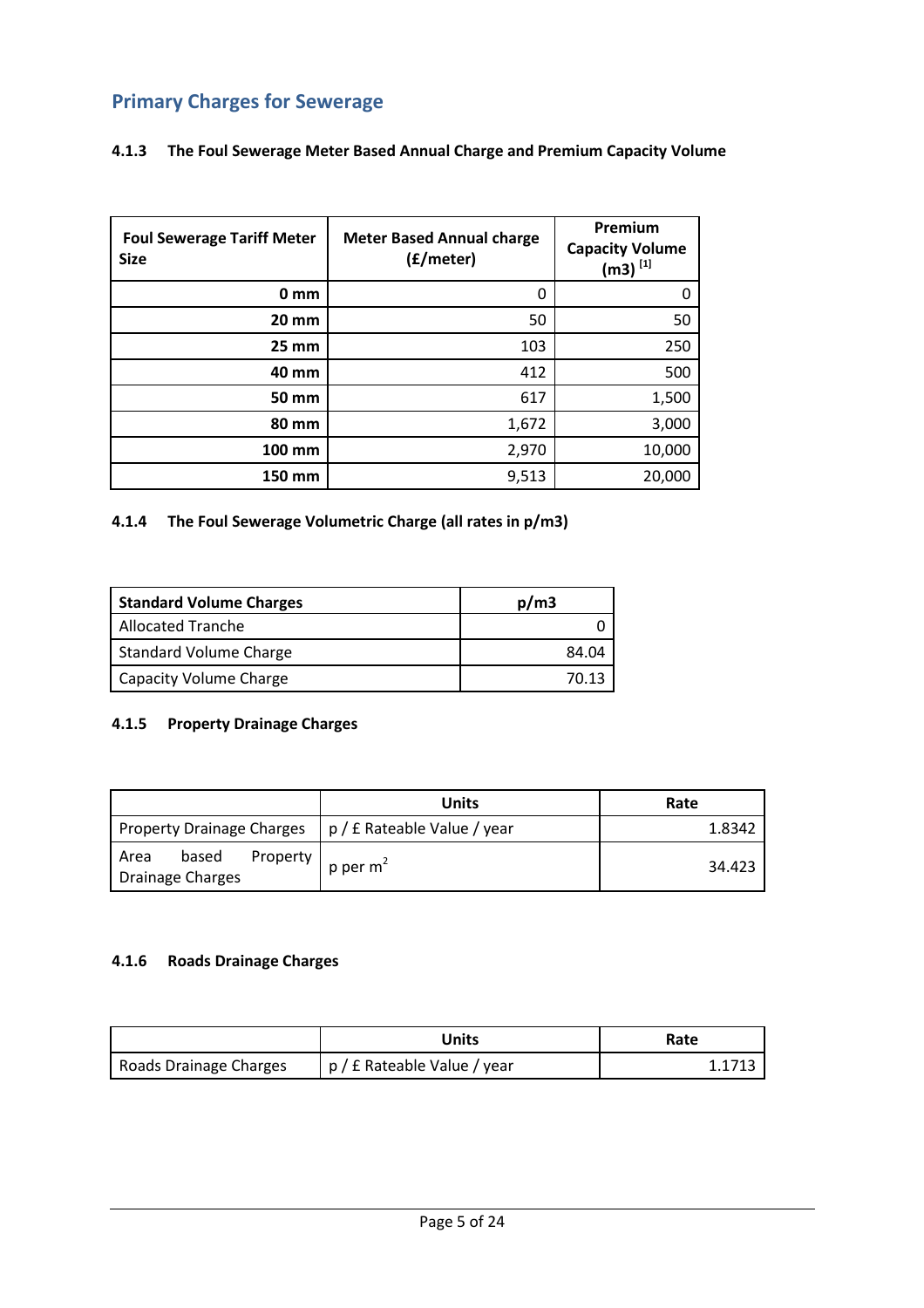## Trade Effluent Charges

#### 4.2.2 The Availability Charge

| <b>AVAILABILITY</b> |              |         |
|---------------------|--------------|---------|
| Ra                  | $p/m^3$ /day | 10.1244 |
| Va                  | $p/m^3$ /day | 6.7404  |
| Ba                  | p/kg/day     | 25.7234 |
| Sa                  | p/kg/day     | 22.0482 |

#### 4.2.3 The Operating Charge

| <b>OPERATIONAL</b> |                          |         |
|--------------------|--------------------------|---------|
| <b>Ro</b>          | $p/m3$ standard strength | 16.3207 |
| Vo                 | $p/m3$ standard strength | 10.8848 |
| Bo                 | $p/m3$ standard strength | 14.5471 |
| Sο                 | $p/m3$ standard strength | 8.8954  |

| <b>Standard Strengths</b> |            |      |  |  |
|---------------------------|------------|------|--|--|
| Os                        | mg / litre | 350  |  |  |
| Ss                        | mg/litre   | 250  |  |  |
|                           |            |      |  |  |
| <b>Minimum Charge</b>     |            | £193 |  |  |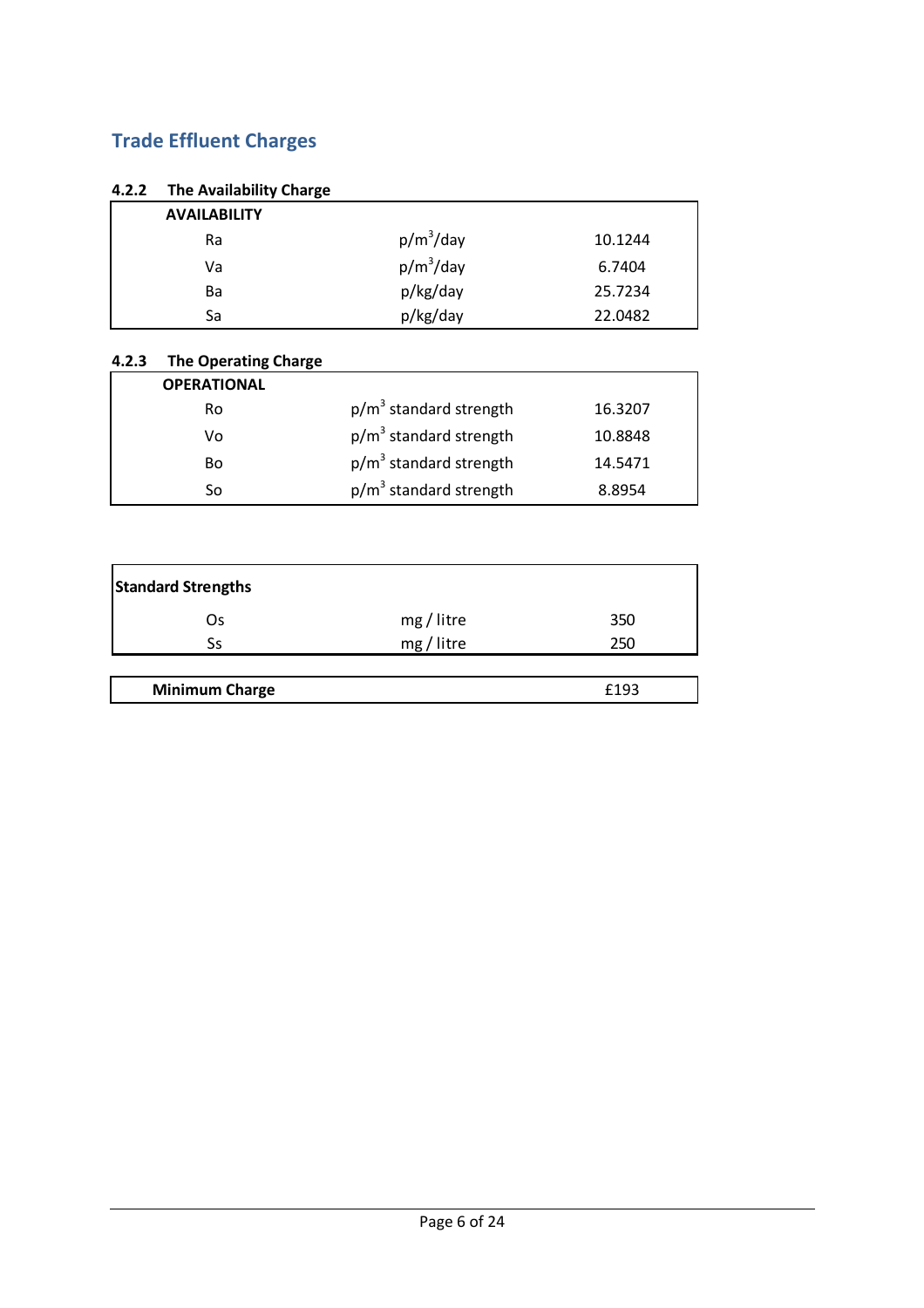## Other Wholesale Services (Non-Primary Charges)

#### 5.1 Verification of services

#### 5.1.1 De-registration requests

| <b>Activity</b>                                                           |                          | Charge                               | <b>Abortive Visit Charge</b>                             |  |
|---------------------------------------------------------------------------|--------------------------|--------------------------------------|----------------------------------------------------------|--|
| Verification using Scottish Water<br>Systems                              | £21.60                   | (per application or<br>Supply Point) | N/A                                                      |  |
| £198.50<br>Visit during Standard Hours (Two                               |                          | for the first hour<br>on site plus   | £165.20                                                  |  |
| Person Service)                                                           | £132.50                  | per hour<br>thereafter               |                                                          |  |
| Visit out-with Standard Hours (Two                                        | £261.10                  | for the first hour<br>on site plus   | £217.40                                                  |  |
| Person Service)                                                           | £173.80                  | per hour<br>thereafter               |                                                          |  |
| Visit requiring additional resources<br>during or out-with Standard Hours | Reasonable Cost Incurred |                                      | Based on 1 hour 15<br>minutes of reasonable<br>resources |  |

#### 5.1.2 Verification of Meter Details

| <b>Activity</b>                                                           |                          | Charge                             | <b>Abortive Visit Charge</b>                             |
|---------------------------------------------------------------------------|--------------------------|------------------------------------|----------------------------------------------------------|
| Visit during Standard Hours (Single                                       | £99.30                   | for the first hour<br>on site plus | £82.60                                                   |
| Person Service)                                                           | £66.20                   | per hour<br>thereafter             |                                                          |
| Visit out-with Standard Hours (Single                                     | £130.50                  | for the first hour<br>on site plus | £108.70                                                  |
| Person Service)                                                           | £86.90                   | per hour<br>thereafter             |                                                          |
| Visit requiring additional resources<br>during or out-with Standard Hours | Reasonable Cost Incurred |                                    | Based on 1 hour 15<br>minutes of reasonable<br>resources |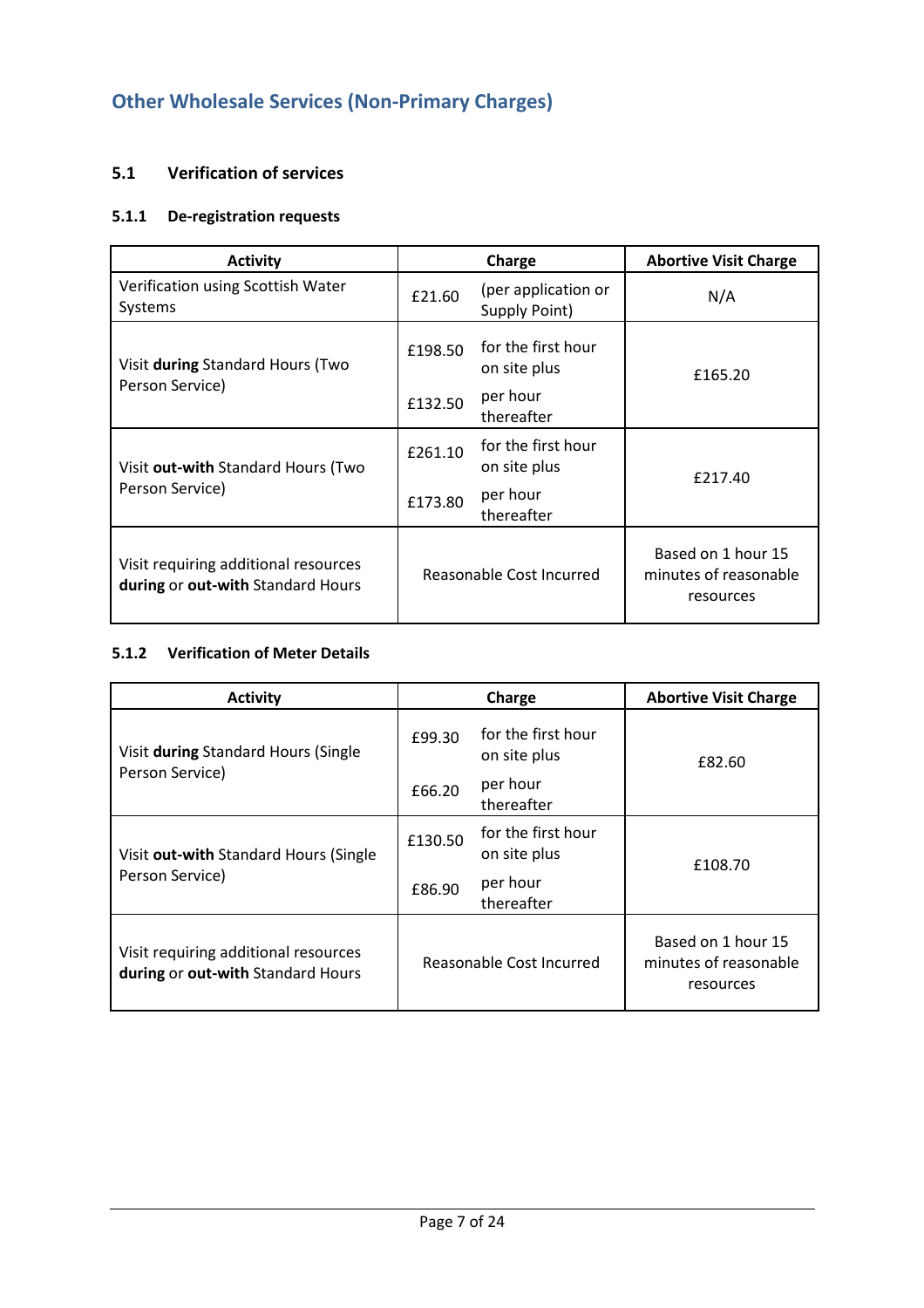#### 5.1.3 Verification of water service configuration

| <b>Activity</b>                                                             |                          | Charge                               | <b>Abortive Visit Charge</b>                             |  |
|-----------------------------------------------------------------------------|--------------------------|--------------------------------------|----------------------------------------------------------|--|
| Verification using Scottish Water<br>Systems                                | £21.60                   | (per application or<br>Supply Point) | N/A                                                      |  |
| Visit during Standard Hours (Two                                            | £198.50                  | for the first hour<br>on site plus   | £165.20                                                  |  |
| Person Service)                                                             | £132.50                  | per hour<br>thereafter               |                                                          |  |
| £261.10<br>Visit out-with Standard Hours (Two<br>Person Service)<br>£173.80 |                          | for the first hour<br>on site plus   | £217.40                                                  |  |
|                                                                             |                          | per hour<br>thereafter               |                                                          |  |
| Visit requiring additional resources<br>during or out-with Standard Hours.  | Reasonable Cost Incurred |                                      | Based on 1 hour 15<br>minutes of reasonable<br>resources |  |

## 5.1.3.1 Legal Review – associated with verification of water service or supply configurations

| <b>Activity</b>                       | Charge                               | <b>Abortive Visit</b><br>Charge |
|---------------------------------------|--------------------------------------|---------------------------------|
|                                       | £72.80                               |                                 |
| Legal (property ownership) review fee | (per application<br>or Supply Point) | N/A                             |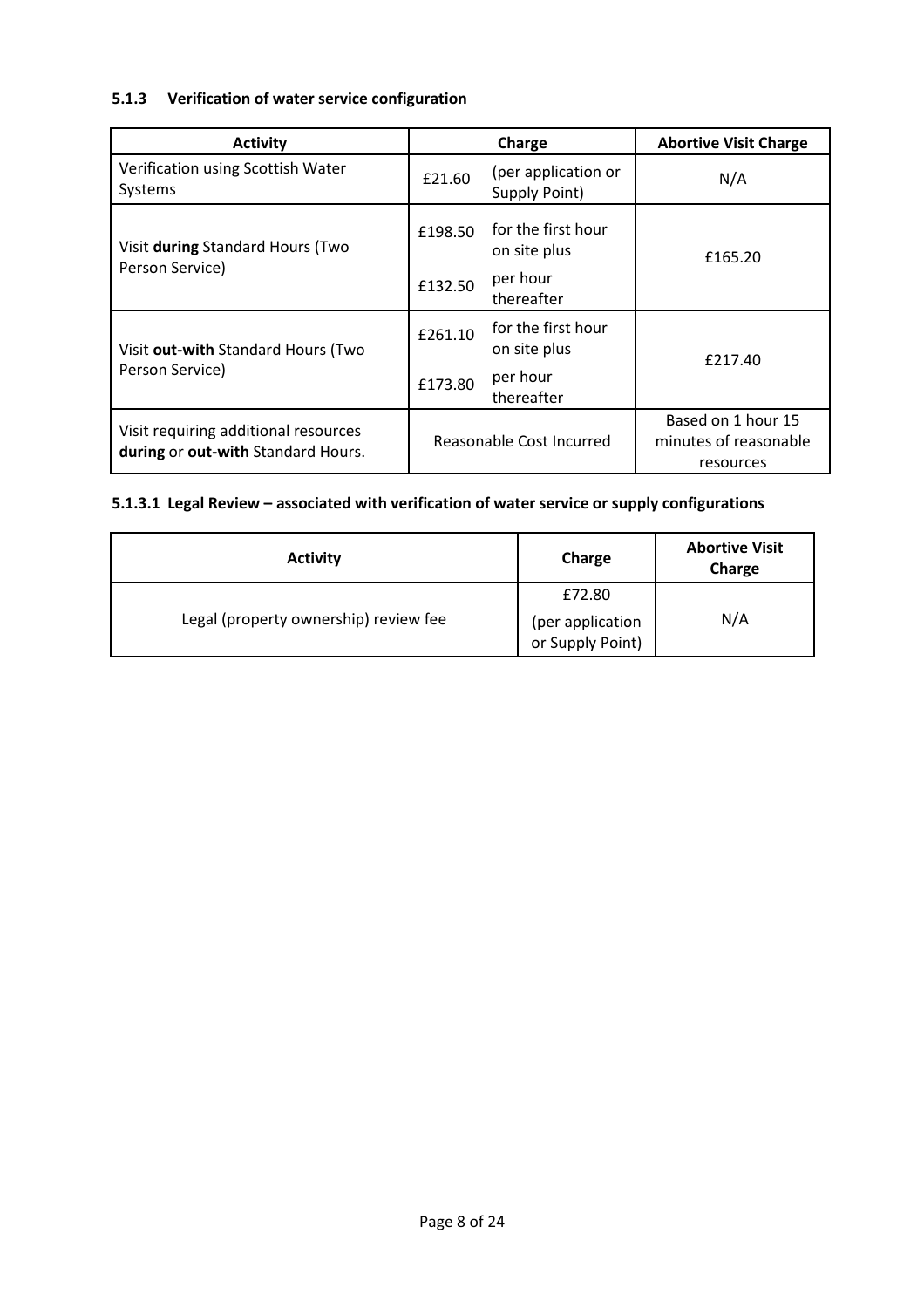## 5.2 Water Supply Shut-off and Reconnection

#### 5.2.1 Temporary Disconnection request

#### Survey Charge

| <b>Activity</b>                                                            |                          | Charge<br>(LP Requested in relation to<br>non-payment or denying access<br>to meter) | <b>Abortive Visit Charge</b>                             |
|----------------------------------------------------------------------------|--------------------------|--------------------------------------------------------------------------------------|----------------------------------------------------------|
| Survey during Standard Hours                                               | £198.50                  | for the first hour<br>on site plus                                                   | £165.20                                                  |
|                                                                            | £132.50                  | per hour<br>thereafter                                                               |                                                          |
| Survey out-with Standard Hours                                             | £261.10                  | for the first hour<br>on site plus                                                   | £217.40                                                  |
|                                                                            | £173.80                  | per hour<br>thereafter                                                               |                                                          |
| Survey requiring additional resources<br>during or out-with Standard Hours | Reasonable Cost Incurred |                                                                                      | Based on 1 hour 15<br>minutes of reasonable<br>resources |

Costs incurred to secure access to allow the survey to be undertaken (e.g. legal costs) may be recovered in addition to the above charges.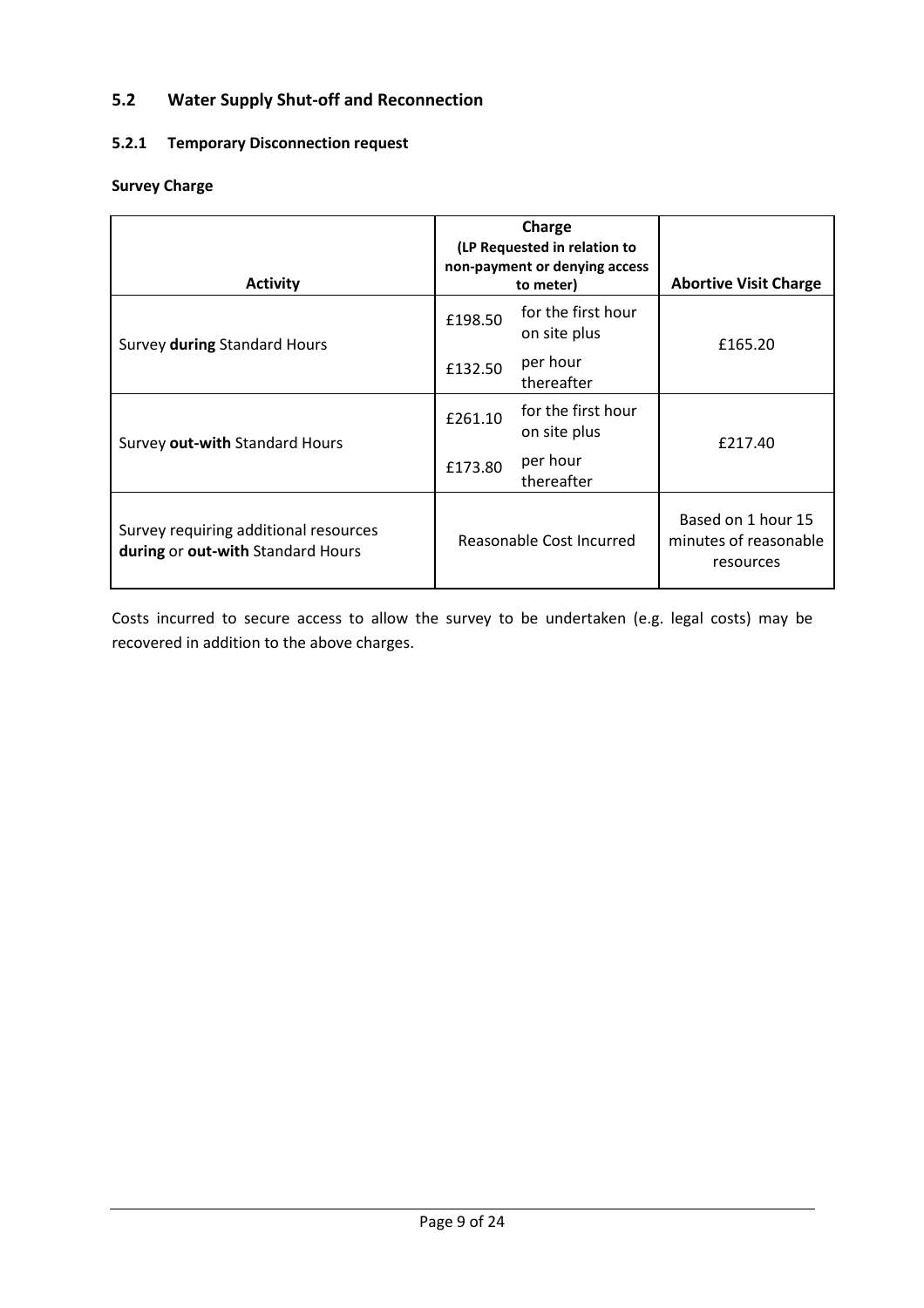#### Charge for temporary disconnection

| <b>Activity</b>                                                                                                                                             | Charge<br>(LP Requested in relation to<br>non-payment or denying access<br>to meter) | <b>Abortive Visit Charge</b>                             |
|-------------------------------------------------------------------------------------------------------------------------------------------------------------|--------------------------------------------------------------------------------------|----------------------------------------------------------|
| Standard disconnection during Standard<br>Hours where no pipework modifications or<br>excavation is required                                                | for the first hour<br>£198.50<br>on site plus<br>per hour<br>£132.50<br>thereafter   | £165.20                                                  |
| Standard disconnection out-with Standard<br>Hours where no pipework modifications or<br>excavation is required                                              | for the first hour<br>£261.10<br>on site plus<br>per hour<br>£173.80<br>thereafter   | £217.40                                                  |
| <b>Advanced Commitment Reduced Charge</b><br>Standard disconnection during Standard<br>Hours where no pipework modifications or<br>excavation is required   | Saving of<br>£132.50                                                                 | £165.20                                                  |
| <b>Advanced Commitment Reduced Charge</b><br>Standard disconnection out-with Standard<br>Hours where no pipework modifications or<br>excavation is required | Saving of<br>£173.80                                                                 | £217.40                                                  |
| Non-standard disconnection                                                                                                                                  | Reasonable Cost Incurred                                                             | Based on 1 hour 15<br>minutes of reasonable<br>resources |

Costs incurred to secure access to allow the survey to be undertaken (e.g. legal costs) may be recovered in addition to the above charges.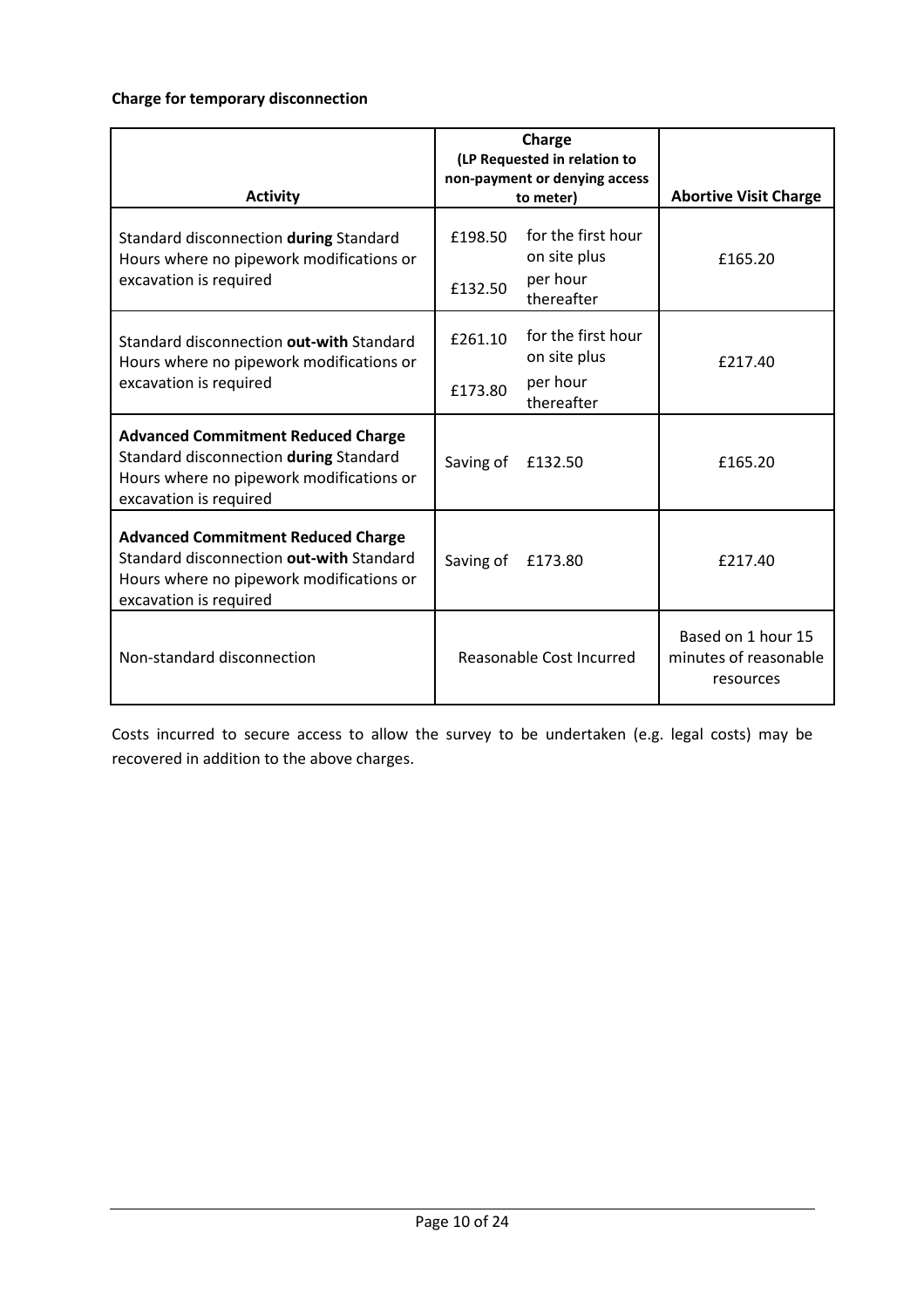#### 5.2.2 Permanent Disconnection

#### Survey Charge

| <b>Activity</b>                                                                      | <b>Business</b><br><b>Customer</b><br>Requested | Charge<br>(LP Requested in relation to non-<br>payment or denying access to meter) |                                    | <b>Abortive Visit</b><br>Charge                                |
|--------------------------------------------------------------------------------------|-------------------------------------------------|------------------------------------------------------------------------------------|------------------------------------|----------------------------------------------------------------|
| Survey during Standard Hours                                                         | £0.00                                           | £198.50                                                                            | for the first hour<br>on site plus | £165.20                                                        |
|                                                                                      | £0.00                                           | £132.50                                                                            | per hour thereafter                |                                                                |
| Survey out-with Standard<br><b>Hours</b>                                             | £0.00                                           | £261.10                                                                            | for the first hour<br>on site plus | £217.40                                                        |
|                                                                                      | £0.00                                           | £173.80                                                                            | per hour thereafter                |                                                                |
| Survey requiring additional<br>resources during or out-with<br><b>Standard Hours</b> | £0.00                                           | Reasonable Cost Incurred                                                           |                                    | Based on 1<br>hour 15<br>minutes of<br>reasonable<br>resources |

#### Charge for Permanent Disconnection – per connection point disconnected

| <b>Activity</b>                                           | <b>Business</b><br>customer<br>requested | LP Requested in<br>relation to non-<br>payment or denying<br>access to meter | <b>Abortive Visit Charge</b> |
|-----------------------------------------------------------|------------------------------------------|------------------------------------------------------------------------------|------------------------------|
| Permanent disconnection during                            |                                          |                                                                              |                              |
| <b>Standard Hours</b>                                     | £0.00                                    | £519.70                                                                      | £207.90                      |
| Permanent disconnection out-with<br><b>Standard Hours</b> | £0.00                                    | £675.60                                                                      | £270.20                      |

#### 5.2.3 Inspection Fee

|                                    |                                          | Charge                                                                       |                                                          |
|------------------------------------|------------------------------------------|------------------------------------------------------------------------------|----------------------------------------------------------|
| <b>Activity</b>                    | <b>Business</b><br>customer<br>requested | LP Requested in<br>relation to non-<br>payment or denying<br>access to meter | <b>Abortive Visit Charge</b>                             |
| Permanent Disconnection Inspection | £0.00                                    | £65.90                                                                       | Based on 1 hour 15<br>minutes of<br>reasonable resources |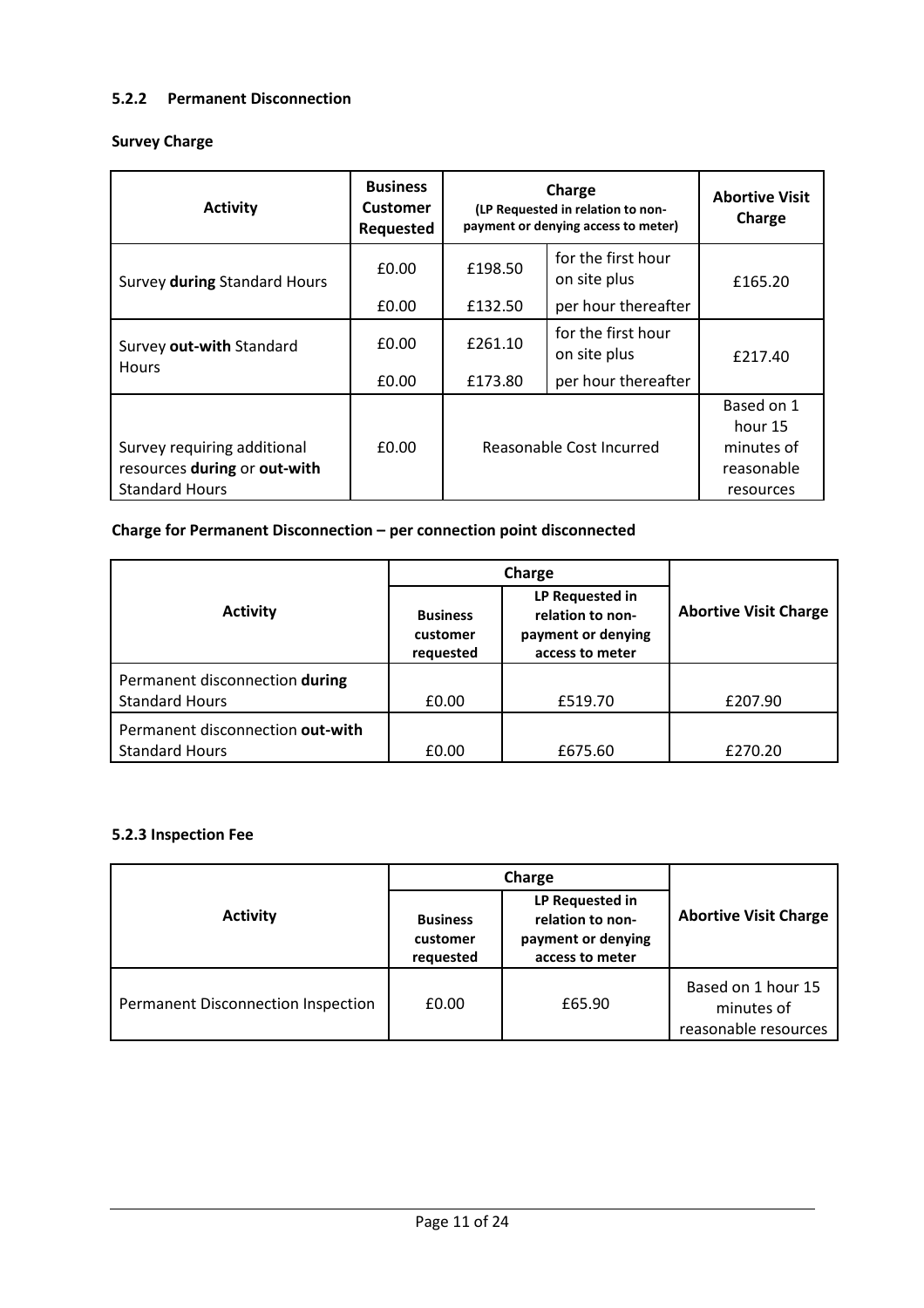#### 5.2.4 Reconnection Charges

| <b>Activity</b>                                                                                                | Charge                    | <b>Abortive Visit Charge</b>                          |
|----------------------------------------------------------------------------------------------------------------|---------------------------|-------------------------------------------------------|
| Standard disconnection during Standard<br>Hours where no pipework modifications or<br>excavation is required   | £99.30                    | £82.60                                                |
| Standard disconnection out-with Standard<br>Hours where no pipework modifications or<br>excavation is required | £130.50                   | £108.70                                               |
| Non-standard reconnection                                                                                      | Reasonable Costs Incurred | Based on 1 hour 15 minutes of<br>reasonable resources |

## 5.2.5 Service Removal Verification Survey

| <b>Activity</b>                                                            | Charge                      |                                       | <b>Abortive Visit Charge</b>                          |
|----------------------------------------------------------------------------|-----------------------------|---------------------------------------|-------------------------------------------------------|
| Survey during Standard Hours                                               | £99.30                      | for the first<br>hour on site<br>plus | £82.60                                                |
|                                                                            | £66.20                      | per hour<br>thereafter                |                                                       |
| Survey out-with Standard Hours                                             | £130.50                     | for the first<br>hour on site<br>plus | £108.70                                               |
|                                                                            | £86.90                      | per hour<br>thereafter                |                                                       |
| Survey requiring additional resources<br>during or out-with Standard Hours | Reasonable Cost<br>Incurred |                                       | Based on 1 hour 15 minutes<br>of reasonable resources |

#### 5.3 Discontinuation and Re-establishment of Trade Effluent Service

| <b>Activity</b>                               | Charge                    |
|-----------------------------------------------|---------------------------|
| Survey to establish if Trade Effluent Service |                           |
| can be discontinued                           | Reasonable Costs Incurred |
| Discontinuation of Trade Effluent Service     | Reasonable Costs Incurred |
| Re-establishment of Trade Effluent Service    | Reasonable Costs Incurred |
| <b>Abortive Visits</b>                        | Reasonable Costs Incurred |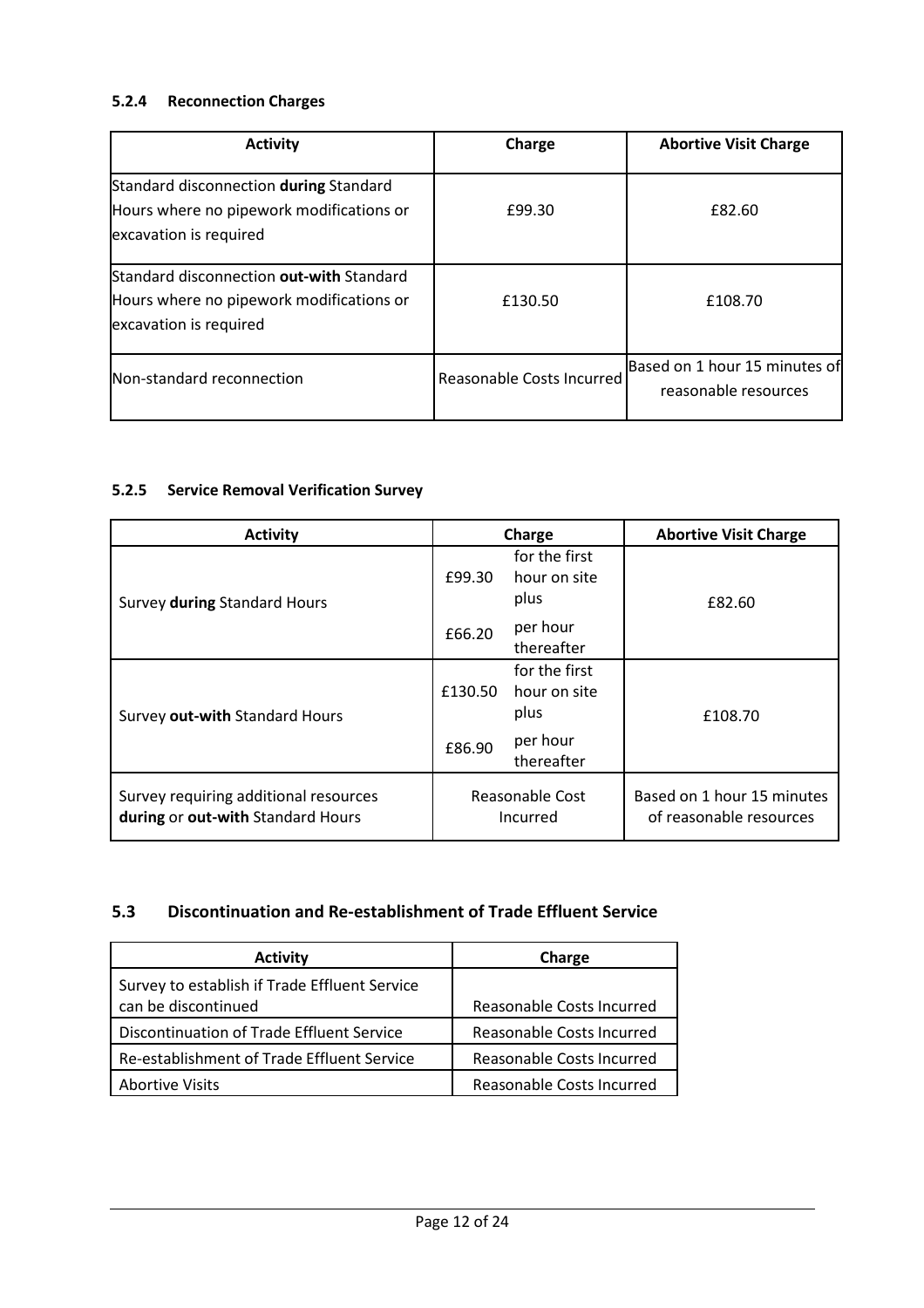#### 5.4 Metering Services

#### 5.4.6 Changing of meter at the request of a Licensed Provider

#### Survey Charge

| <b>Activity</b>                                                            | Charge                              | <b>Abortive Visit Charge</b>        |
|----------------------------------------------------------------------------|-------------------------------------|-------------------------------------|
| Survey during Standard Hours                                               | £198.50                             | £165.20                             |
| Survey out-with Standard Hours                                             | £261.10                             | £217.40                             |
| Survey requiring additional resources<br>during or out-with Standard Hours | <b>Reasonable Costs</b><br>Incurred | <b>Reasonable Costs</b><br>Incurred |

#### Charge for changing a meter

| <b>Activity</b>                      | Charge                     | <b>Abortive Visit</b><br>Charge |
|--------------------------------------|----------------------------|---------------------------------|
| <b>Exchange Meter</b>                | Refer to schedule of rates | £82.60                          |
| <b>Exchange Meter - Non Standard</b> | Based on quotation         | £82.60                          |

## 5.4.7 Replacing/Repairing a faulty/Damaged meter

#### Charge for Replacing/Repairing a faulty or damaged meter

|                        |                            | <b>Abortive Visit</b> |
|------------------------|----------------------------|-----------------------|
| <b>Activity</b>        | Charge                     | Charge                |
| Replace / repair meter | Refer to schedule of rates | £82.60                |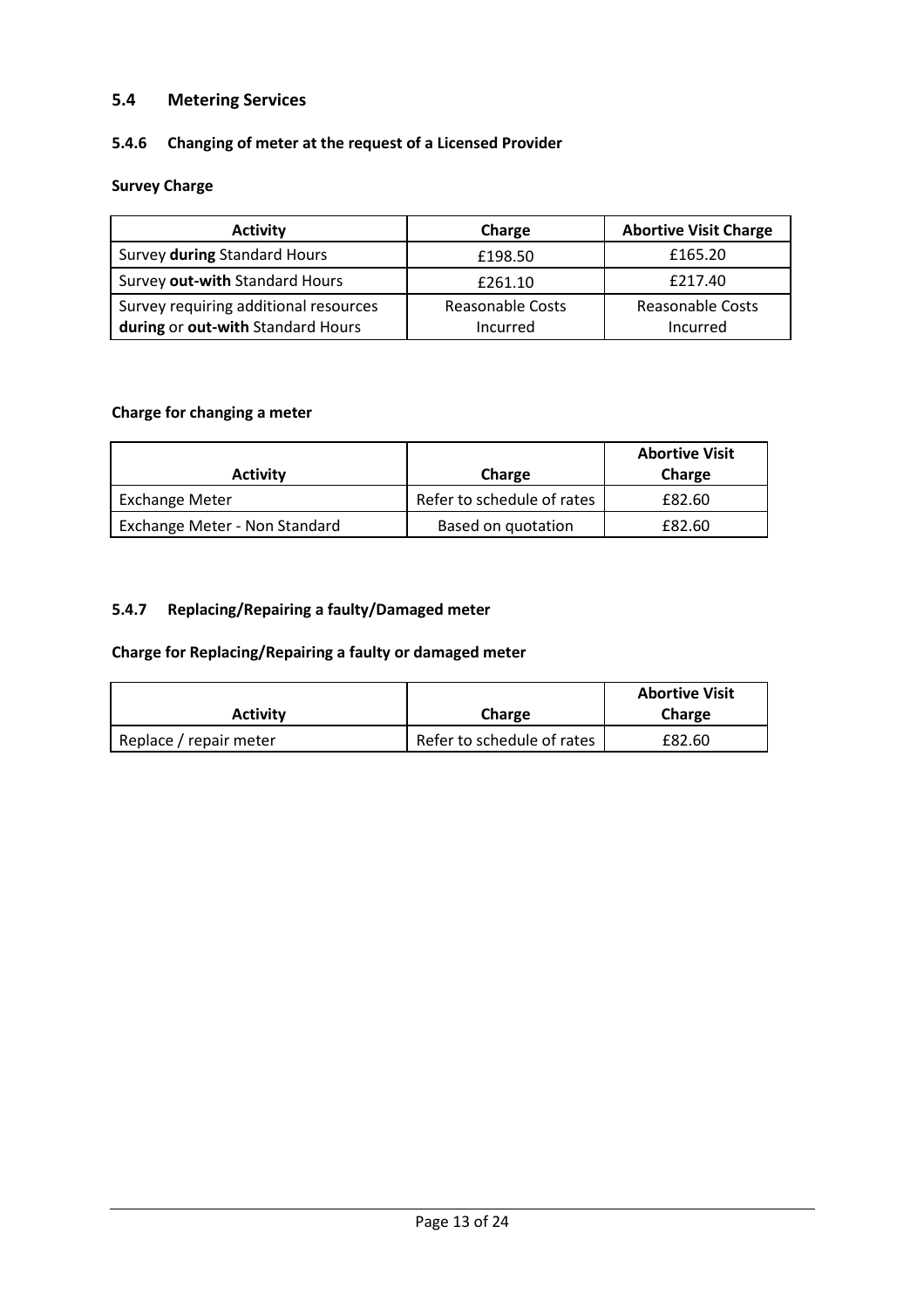#### 5.4.8 Meter Accuracy Test

#### Charge for Meter Accuracy Test

| <b>Activity</b>                                                            | Charge                   |                                    | <b>Abortive Visit Charge</b>                             |
|----------------------------------------------------------------------------|--------------------------|------------------------------------|----------------------------------------------------------|
| <b>Standard Test</b>                                                       |                          | Refer to Schedule of rates         | N/A                                                      |
| Survey during Standard Hours                                               | £99.30                   | for the first hour on<br>site plus | £82.60                                                   |
|                                                                            | £66.20                   | per hour thereafter                |                                                          |
| Survey out-with Standard Hours                                             | £130.50                  | for the first hour on<br>site plus | £108.70                                                  |
|                                                                            | £86.90                   | per hour thereafter                |                                                          |
| Survey requiring additional resources<br>during or out-with Standard Hours | Reasonable Cost Incurred |                                    | Based on 1 hour 15<br>minutes of reasonable<br>resources |

#### 5.5 Development Services

#### 5.5.1 Infrastructure Charges

| <b>Infrastructure Charges</b><br><b>Business &amp; Industrial</b> | Unit                 | $f /$ per unit |
|-------------------------------------------------------------------|----------------------|----------------|
| Water Infrastructure Charge                                       | Per unit or sub-unit | £364.90        |
| Sewerage Infrastructure Charge                                    | Per unit or sub-unit | £364.90        |

#### 5.5.2.1 Site Accommodation

| Water Fixed Charge (£/wk)    | £1.33 |
|------------------------------|-------|
| Sewerage Fixed Charge (£/wk) | £0.96 |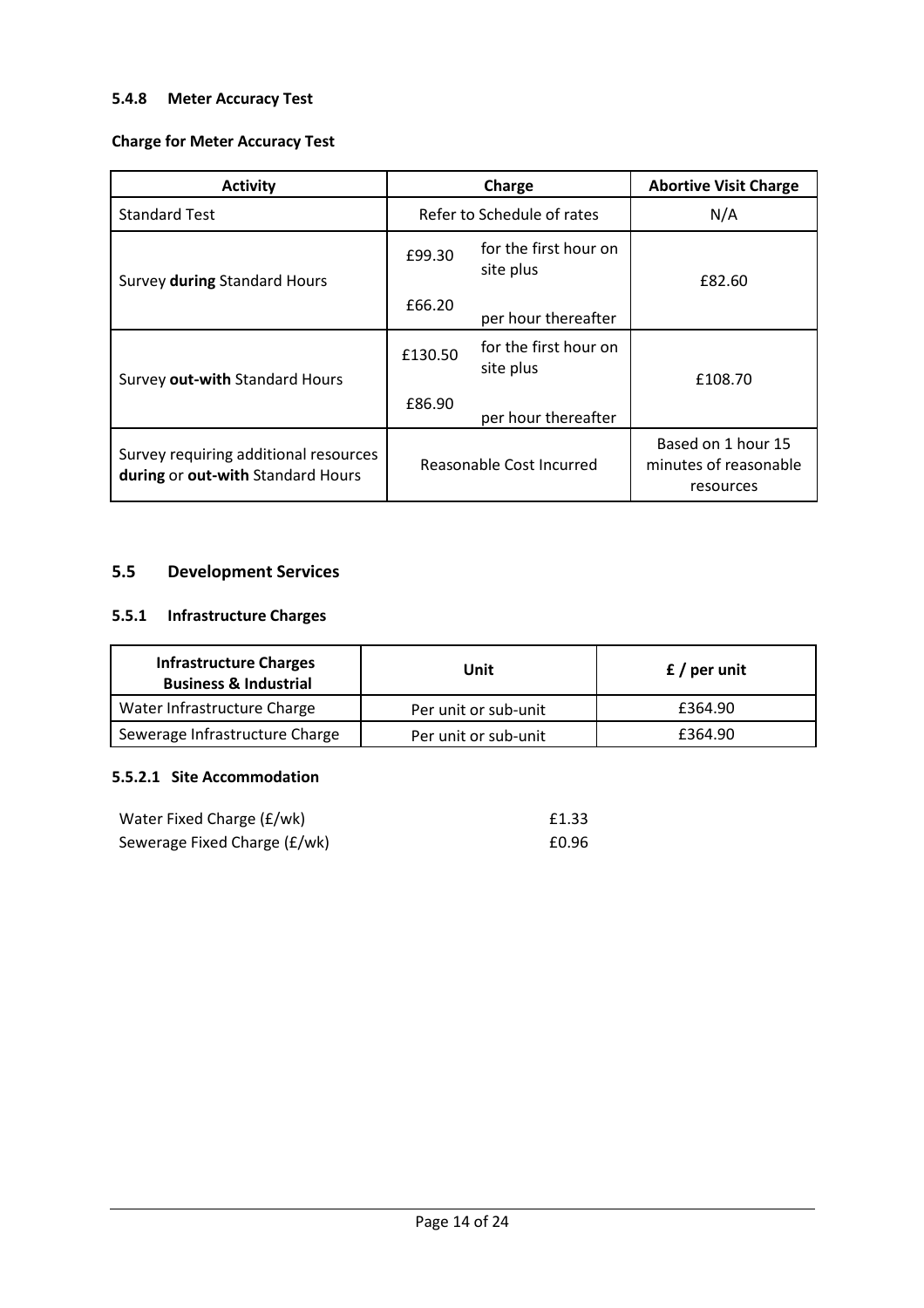#### 5.5.2.2 Water for Building Work – Business & Industrial Developments

## Metered Charges

Based on current Meter Based Annual Charge and Volumetric Charge

#### Unmetered Charges

| <b>Development Criteria</b><br>(based on construction costs)                                                 | % Applied                                                                                          |
|--------------------------------------------------------------------------------------------------------------|----------------------------------------------------------------------------------------------------|
| All traditional work with a contract price of up to<br>£500,000 (exclude costs of ready mix concrete)        | 0.268% of the total estimated contract price                                                       |
| All traditional work with a contract price greater<br>than £500,000 (exclude costs of ready mix<br>concrete) | 0.268% of the first £500,000 and 0.134% for the<br>remainder of the total estimated contract price |
| All non-traditional work (exclude costs of ready<br>mix concrete)                                            | 0.134% of the total estimated contract price                                                       |

#### Building Water Connection / Disconnection Charges

| <b>Activity</b>               | Charge                    | <b>Abortive Visit Charge</b>                          |
|-------------------------------|---------------------------|-------------------------------------------------------|
| Connection of water supply    | Refer to 5.5.5            | Refer to 5.5.5                                        |
| Disconnection of water supply | Reasonable Costs Incurred | Based on 1 hour 15 minutes of<br>reasonable resources |

#### 5.5.3 Application Charges

| Application fee | £94.10 |
|-----------------|--------|
|                 |        |

#### 5.5.4 Connection Repeat Design Review Charge

| Type of review                | <b>Description</b>             | Charge             |
|-------------------------------|--------------------------------|--------------------|
|                               | (Other than corrections) up to |                    |
| Minor review                  | 1 hour                         | £44.10             |
| Standard repeat design review | 1 to 3 hours                   | £132.40            |
| Major repeat design           | More than 3 hours              | per hour<br>£66.20 |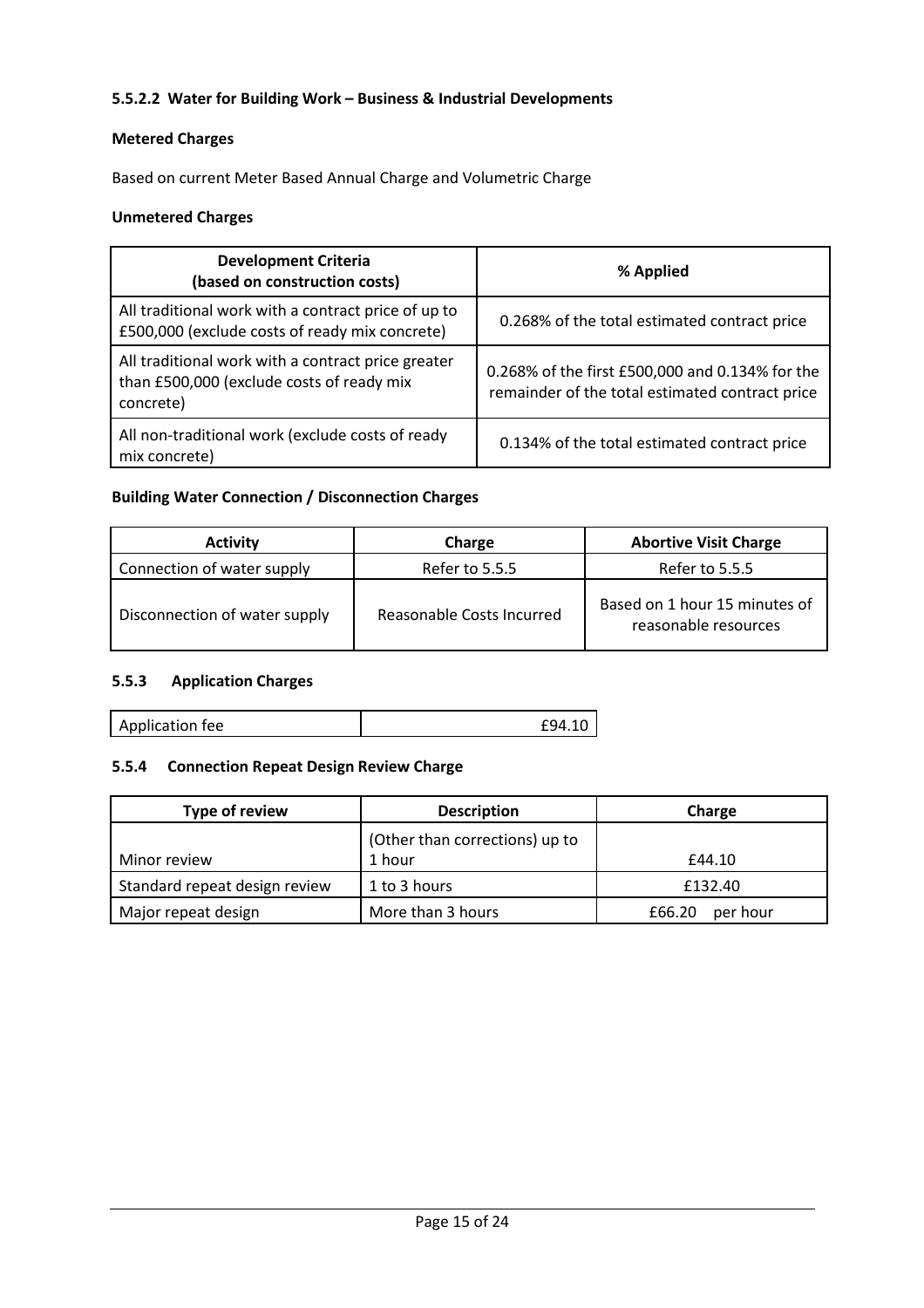#### 5.5.5 Water Connection Charges

|                                                                               | Part 2<br>(Non-Trunk Main)   | Part 3<br>(Trunk Main)              | Abortive Visit<br>Charge                                    |
|-------------------------------------------------------------------------------|------------------------------|-------------------------------------|-------------------------------------------------------------|
| <b>Connection to Live Water Mains</b><br>(32mm outside diameter and<br>below) | £309.60                      | Reasonable Costs<br>Incurred        | Based on 1 hour<br>15 minutes of<br>reasonable<br>resources |
| <b>Connection to LIVE Water Mains</b><br>>32mm outside diameter               | Reasonable Costs<br>Incurred | <b>Reasonable Costs</b><br>Incurred | Based on 1 hour<br>15 minutes of<br>reasonable<br>resources |

#### 5.5.6 Inspection Charges

|                                                        | Inspection              | Abortive Visit Charge                                    |
|--------------------------------------------------------|-------------------------|----------------------------------------------------------|
| <b>Water Connection Inspection</b><br>(per connection) | £65.90 (per connection) | Based on 1 hour 15<br>minutes of reasonable<br>resources |
| Sewerage Connection Inspection<br>(per connection)     | £65.90 (per connection) | Based on 1 hour 15<br>minutes of reasonable<br>resources |

#### 5.5.7 Sewer CCTV Review Fee

| Activity                                         | Charge  |
|--------------------------------------------------|---------|
| Sewer CCTV Review<br>(Where faults are detected) | £116.20 |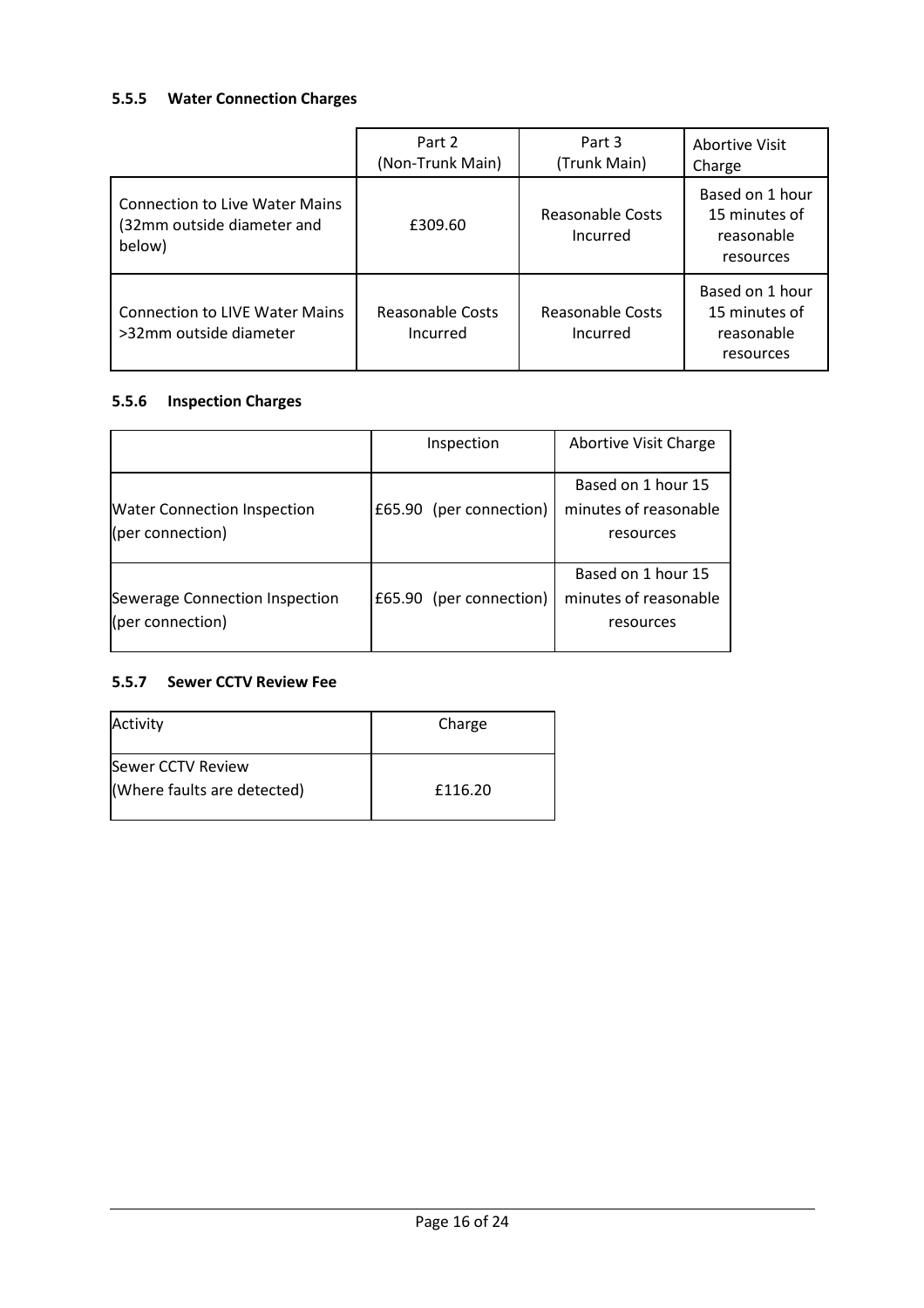## 5.6 Provision of information

| <b>Activity</b>                                                           | Charge                                        | <b>Abortive Visit Charge</b>                             |
|---------------------------------------------------------------------------|-----------------------------------------------|----------------------------------------------------------|
| Provision of information                                                  | $£46.60$ (per enquiry)                        | N/A                                                      |
| Visit during Standard Hours (Single Person<br>Service)                    | for the first hour on<br>£99.30<br>site plus  | £81.40                                                   |
|                                                                           | £66.20<br>per hour thereafter                 |                                                          |
| Visit out-with Standard Hours (Single Person<br>Service)                  | for the first hour on<br>£130.50<br>site plus | £108.70                                                  |
|                                                                           | £86.90<br>per hour thereafter                 |                                                          |
| Visit requiring additional resources<br>during or out-with Standard Hours | Reasonable Costs Incurred                     | Based on 1 hour 15<br>minutes of reasonable<br>resources |

#### 5.7 Fire Hydrants

#### Survey Charge

| <b>Activity</b>                                                            | Charge                                        | <b>Abortive Visit Charge</b>                             |
|----------------------------------------------------------------------------|-----------------------------------------------|----------------------------------------------------------|
| Survey during Standard Hours                                               | for the first hour<br>£99.30<br>on site plus  | £82.60                                                   |
|                                                                            | £66.20<br>per hour thereafter                 |                                                          |
| Survey out-with Standard Hours                                             | for the first hour<br>£130.50<br>on site plus | £108.70                                                  |
|                                                                            | £86.90<br>per hour thereafter                 |                                                          |
| Survey requiring additional resources during<br>or out-with Standard Hours | Reasonable Costs Incurred                     | Based on 1 hour 15<br>minutes of reasonable<br>resources |

#### Charge for installing fire hydrant

| <b>Activity</b>      | Charge             | <b>Abortive Visit Charge</b>                |
|----------------------|--------------------|---------------------------------------------|
| Install Fire Hydrant | Based on quotation | Based on 1 hour 15<br>minutes of reasonable |
|                      |                    | resources                                   |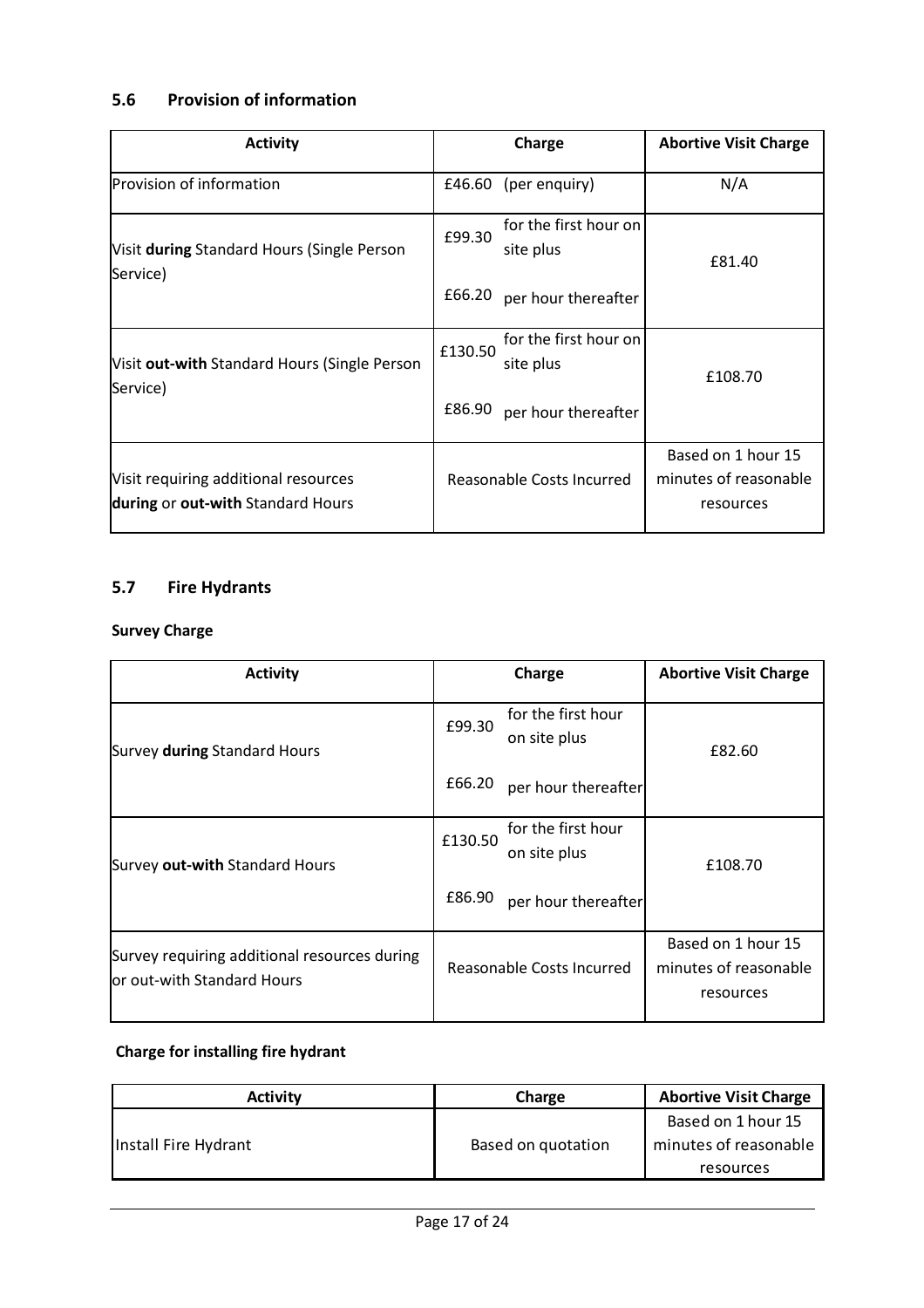#### 5.8 Sampling and Laboratory Services

| Sampling and Laboratory Services | Quotation |
|----------------------------------|-----------|

#### 5.9 Temporary Trade Effluent Consents

| <b>Temporary discharge</b> |         |
|----------------------------|---------|
| Low strength/risk          | £189.70 |
| Medium strength/risk       | £379.50 |
| High strength/risk         | £632.40 |

#### 5.10 Assisting a Licensed Provider's Accredited Entity

| <b>Activity</b>                                                           | Charge                                        | <b>Abortive Visit Charge</b>                             |
|---------------------------------------------------------------------------|-----------------------------------------------|----------------------------------------------------------|
| Visit during Standard Hours (Single<br>Person Service)                    | for the first hour on site<br>£99.30<br>plus  | £82.60                                                   |
|                                                                           | per hour thereafter<br>£66.20                 |                                                          |
| Visit out-with Standard Hours (Single<br>Person Service)                  | for the first hour on site<br>£130.50<br>plus | £108.70                                                  |
|                                                                           | per hour thereafter<br>£86.90                 |                                                          |
| Visit requiring additional resources<br>during or out-with Standard Hours | Reasonable Costs Incurred                     | Based on 1 hour 15<br>minutes of reasonable<br>resources |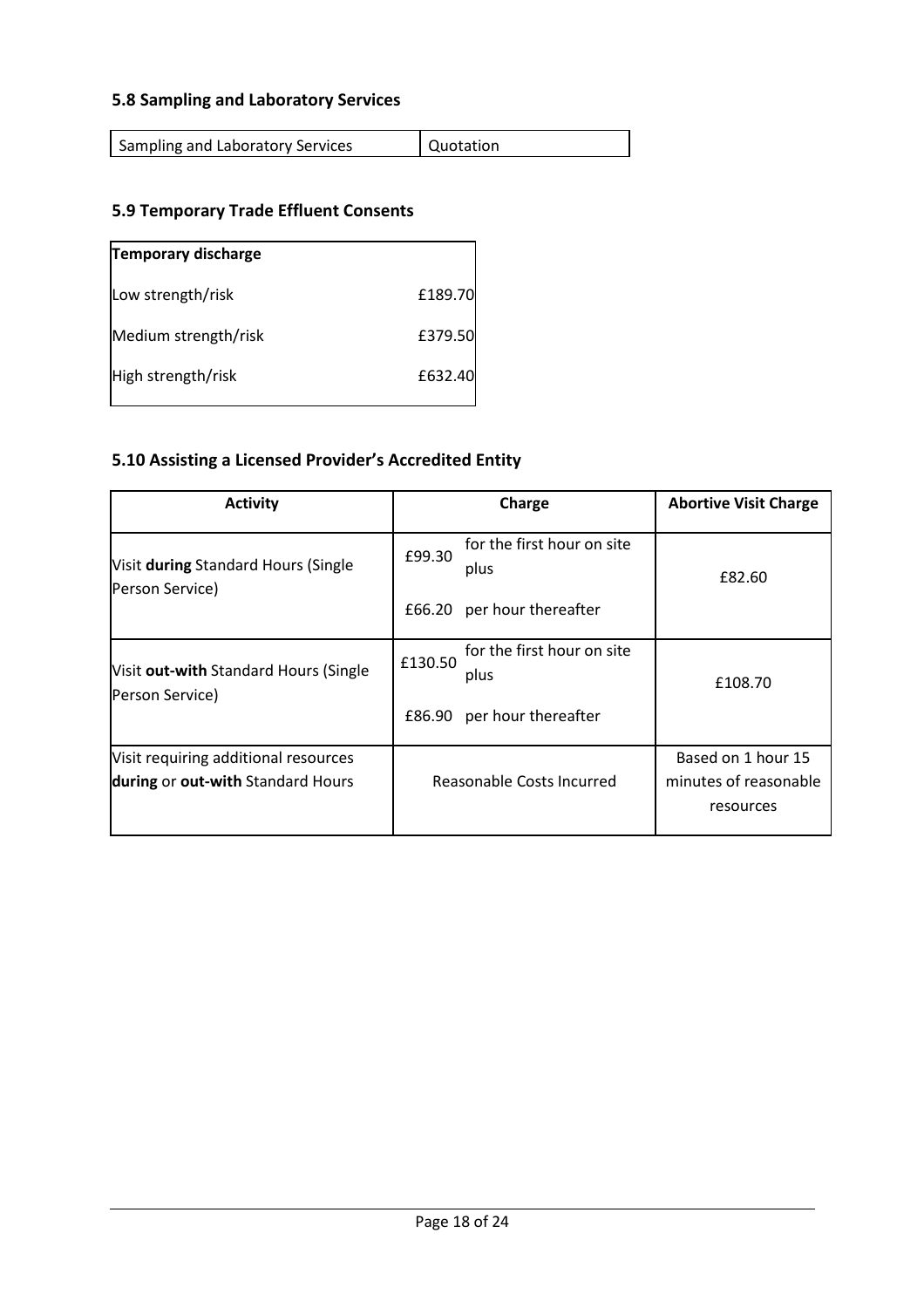| <b>Activity</b>                                                           | Charge                                                                       | <b>Abortive Visit Charge</b>                             |
|---------------------------------------------------------------------------|------------------------------------------------------------------------------|----------------------------------------------------------|
| Visit during Standard Hours (Two<br>Person Service)                       | for the first hour on site<br>£198.50<br>plus                                | £165.20                                                  |
|                                                                           | £132.50 per hour thereafter                                                  |                                                          |
| Visit out-with Standard Hours (Two<br>Person Service)                     | for the first hour on site<br>£261.10<br>plus<br>£173.80 per hour thereafter | £217.40                                                  |
| Visit requiring additional resources<br>during or out-with Standard Hours | Reasonable Costs Incurred                                                    | Based on 1 hour 15<br>minutes of reasonable<br>resources |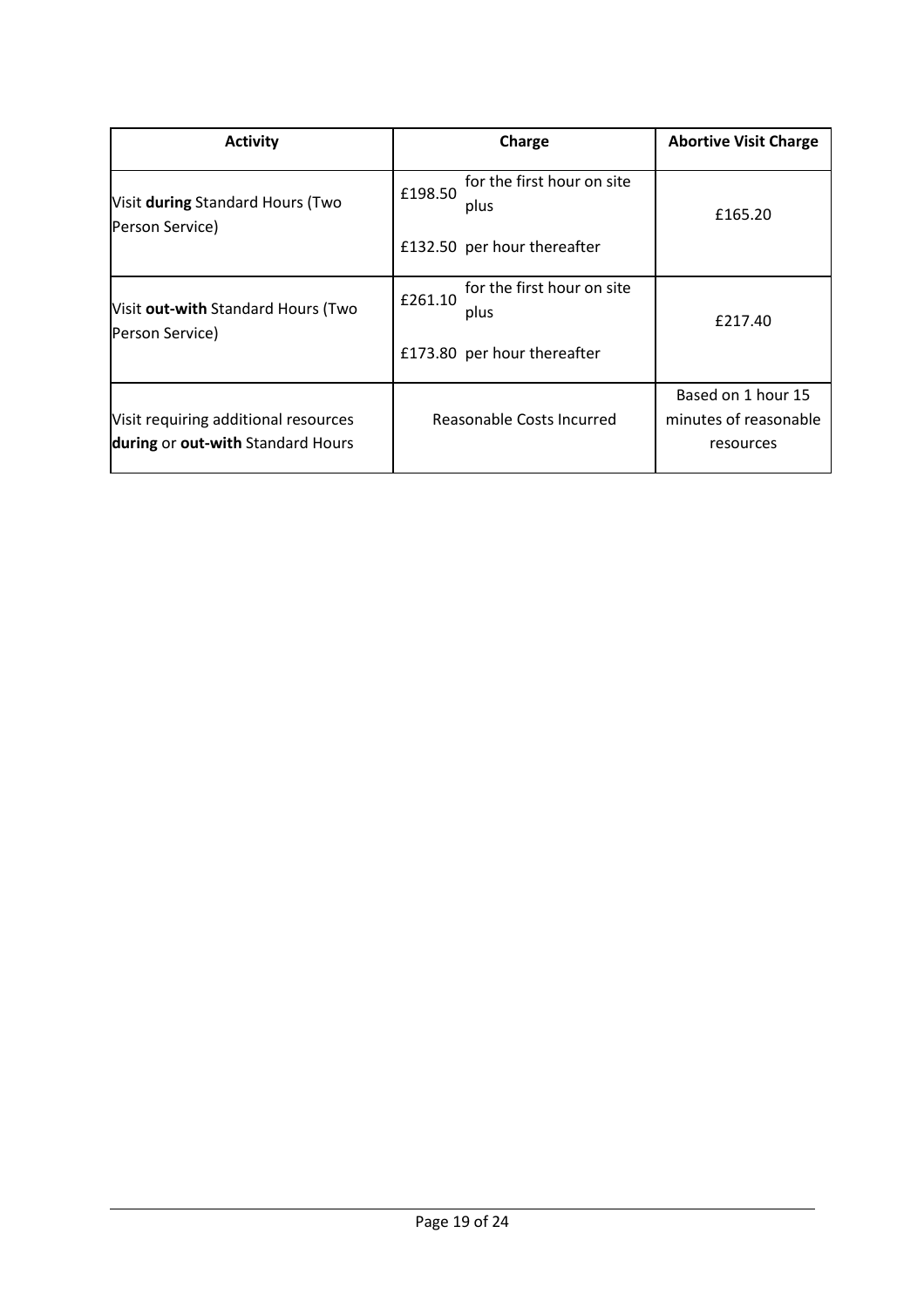#### Wholesale Meter Schedule of Rates - From April 2020

| Meter install / repair / replace                                               |                |         |         |                   |           |           |                     |                     |                     |
|--------------------------------------------------------------------------------|----------------|---------|---------|-------------------|-----------|-----------|---------------------|---------------------|---------------------|
| Size Band                                                                      | $\overline{A}$ | в       | C       | D                 | E         | F.        | G                   | H                   |                     |
|                                                                                |                |         |         |                   |           |           |                     |                     |                     |
| Meter size (mm)                                                                | 15             | 20      | 25      | 30                | 40        | 50        | 80                  | 100                 | 150                 |
| <b>INSTALL Above ground meter</b>                                              | £181.40        | £206.00 | £237.40 | £278.10           | £435.00   | £460.90   | £566.80             | £588.60             | £617.30             |
| REPAIR / REPLACE Above ground meter                                            | £169.90        | £195.30 | £226.60 | £267.60           | £417.50   | £443.30   | £549.10             | £570.90             | £599.60             |
| ALL Below ground meter (No Dig up)                                             | £191.20        | £216.60 | £247.90 | £288.90           | £452.90   | £478.80   | £584.40             | £606.40             | £635.10             |
| ALL Below ground dig-up & rebuild chamber in verge                             | £691.80        | £717.20 | £798.90 | £839.80           | £908.70   | £1,097.00 | £1,210.00           |                     | £1,231.90 £1,534.30 |
| ALL Below ground dig-up & rebuild chamber in surfaced footpath                 | £753.50        | £778.90 | £857.00 | £897.90           | £980.80   | £1,149.70 | £1,273.20           |                     | £1,295.00 £1,613.30 |
| ALL Below ground dig-up & rebuild chamber in surfaced road                     | £886.10        | £911.40 |         | £993.20 £1,034.20 | £1.122.60 |           | £1,291.50 £1,423.90 | £1,445.80 £1,767.60 |                     |
| ALL Below ground, No Dig + MSM meter in verge                                  | £181.90        | £193.40 | £205.30 |                   |           |           |                     |                     |                     |
| ALL Below ground, Dig up and install ebco box + MSM meter in verge             | £703.80        | £715.20 | £798.90 |                   |           |           |                     |                     |                     |
| ALL Below ground, Dig up and install ebco box + MSM meter in surfaced footpath | £765.50        | £777.00 | £857.00 |                   |           |           |                     |                     |                     |
| ALL Below ground, Dig up and install ebco box + MSM meter in road              | £898.10        | £909.60 | £993.20 |                   |           |           |                     |                     |                     |
| REPAIR / REPLACE Above ground replace Helix 4000 mechanism                     |                |         |         |                   | £264.40   | £270.60   | £329.80             | £353.70             | £377.60             |
| REPAIR / REPLACE Below ground replace Helix 4000 mechanism                     |                |         |         |                   | £282.20   | £288.40   | £347.50             | £371.50             | £395.30             |

#### **Meter install / repair / replace (Continued)**

| Size Band                                                                      |         | ĸ       |         | м                                       | N         | $\circ$   | P         | Q         |
|--------------------------------------------------------------------------------|---------|---------|---------|-----------------------------------------|-----------|-----------|-----------|-----------|
|                                                                                |         |         |         |                                         |           |           |           |           |
| Meter size (mm)                                                                | 200     | 250     | 300     | 350                                     | 400       | 450       | 500       | 600       |
| <b>INSTALL Above ground meter</b>                                              |         |         |         | £708.90 £1,031.30 £1,204.90 £1,669.00   | £2.074.60 | £2,330.30 | £2.828.20 | £3,535.70 |
| REPAIR / REPLACE Above ground meter                                            |         |         |         | £691.20 £1,013.60 £1,187.20 £1,651.30   | £2,056.90 | £2,312.80 | £2,810.40 | £3,517.90 |
| ALL Below ground meter (No Dig up)                                             |         |         |         | £726.60 £1,049.00 £1,222.70 £1,991.50   | £2,437.70 | £2,693.50 | £3,252.20 | £4,000.30 |
| ALL Below ground dig-up & rebuild chamber in verge                             |         |         |         | £1,815.10 £2,141.10 £2,361.20 £4,873.70 | £5,580.50 | £5,836.10 | £6,394.90 | £7,143.00 |
|                                                                                |         |         |         |                                         |           |           |           |           |
| ALL Below ground dig-up & rebuild chamber in surfaced footpath                 |         |         |         | £1,889.00 £2,211.70 £2,385.40 £4,985.30 | £5,659.70 | £5,915.50 | £6,474.10 | £7,222.30 |
|                                                                                |         |         |         |                                         |           |           |           |           |
| ALL Below ground dig-up & rebuild chamber in surfaced road                     |         |         |         | £2,156.90 £2,366.00 £2,664.00 £5,265.70 | £6,361.80 | £6,729.00 | £7,287.60 | £8,035.90 |
| ALL Below ground, No Dig + MSM meter in verge                                  |         |         |         |                                         |           |           |           |           |
|                                                                                |         |         |         |                                         |           |           |           |           |
| ALL Below ground, Dig up and install ebco box + MSM meter in verge             |         |         |         |                                         |           |           |           |           |
|                                                                                |         |         |         |                                         |           |           |           |           |
| ALL Below ground, Dig up and install ebco box + MSM meter in surfaced footpath |         |         |         |                                         |           |           |           |           |
|                                                                                |         |         |         |                                         |           |           |           |           |
| ALL Below ground, Dig up and install ebco box + MSM meter in road              |         |         |         |                                         |           |           |           |           |
|                                                                                |         |         |         |                                         |           |           |           |           |
| REPAIR / REPLACE Above ground replace Helix 4000 mechanism                     | £489.90 | £531.60 | £608.60 |                                         |           |           |           |           |
|                                                                                |         |         |         |                                         |           |           |           |           |
| REPAIR / REPLACE Below ground replace Helix 4000 mechanism                     | £507.60 | £584.60 | £626.20 |                                         |           |           |           |           |

| Meter rightsize                                                            |         |         |                   |                             |           |           |                     |         |                     |
|----------------------------------------------------------------------------|---------|---------|-------------------|-----------------------------|-----------|-----------|---------------------|---------|---------------------|
| Size Band                                                                  | A       | в       | C                 | D                           |           |           | G                   | н       |                     |
|                                                                            |         |         |                   |                             |           |           |                     |         |                     |
| Meter size (mm)                                                            | 15      | 20      | 25                | 30                          | 40        | 50        | 80                  | 100     | 150                 |
| Above ground meter                                                         | £202.00 | £227.30 | £258.60           | £299.40                     | £502.60   | £552.40   | £629.40             | £708.90 | £839.10             |
| Below ground meter (No Dig up)                                             | £212.50 | £237.90 | £269.10           | E310.20                     | £520.30   | £570.00   | £647.20             | £684.50 | £856.80             |
| Below ground dig-up & rebuild chamber in verge                             | £741.50 | £766.80 | £848.60           | £889.30                     | £997.50   | £1,209.70 | £1.292.30           |         | £1,329.80 £1,777.40 |
| Below ground dig-up & rebuild chamber in surfaced footpath                 | £799.60 | £824.90 | £903.00           | £944.10                     | £1.066.10 | £1.258.80 | £1.353.70           |         | £1,391.00 £1,852.80 |
|                                                                            |         |         |                   |                             |           |           |                     |         |                     |
| Below ground dig-up & rebuild chamber in surfaced road                     | £935.70 |         |                   | £961.10 £1,042.90 £1,083.70 | £1.211.40 |           | £1,403.90 £1,506.20 |         | £1,543.60 £2,010.90 |
| Below ground, No Dig + MSM meter in verge                                  | £355.40 | £366.90 | £450.50           |                             |           |           |                     |         |                     |
| Below ground, Dig up and install ebco box + MSM meter in verge             | £753.30 | £767.60 | £848.60           |                             |           |           |                     |         |                     |
| Below ground, Dig up and install ebco box + MSM meter in surfaced footpath | £811.40 | £825.80 | £903.00           |                             |           |           |                     |         |                     |
| Below ground, Dig up and install ebco box + MSM meter in road              | £947.80 |         | £962.10 £1,042.90 |                             |           |           |                     |         |                     |

#### **Meter rightsize (Continued)**

| Size Band                                                                  |     | ĸ   |     | м                                       | N         | $\circ$                         | P                    | $\Omega$ |
|----------------------------------------------------------------------------|-----|-----|-----|-----------------------------------------|-----------|---------------------------------|----------------------|----------|
|                                                                            |     |     |     |                                         |           |                                 |                      |          |
| Meter size (mm)                                                            | 200 | 250 | 300 | 350                                     | 400       | 450                             | 500                  | 600      |
| Above ground meter                                                         |     |     |     | £1,485.10 £1,809.90 £2,801.20 £4,224.30 | £4.958.60 | £5,929.30                       | £7,904.90            |          |
| Below ground meter (No Dig up)                                             |     |     |     | £1,520.60 £1,845.40 £3,151.60 £4,574.60 | £5.349.60 | £6,320.20                       | £8.356.90            |          |
| Below ground dig-up & rebuild chamber in verge                             |     |     |     | £2.591.40 £2.919.90 £4.266.20 £7.578.00 | £8,464.40 |                                 | £9.435.00 £11.471.70 |          |
|                                                                            |     |     |     |                                         |           |                                 |                      |          |
| Below ground dig-up & rebuild chamber in surfaced footpath                 |     |     |     | £2,665.60 £2,990.40 £4,377.80 £7,657.30 | £8,543.60 |                                 | £9.514.30 £11.550.80 |          |
|                                                                            |     |     |     |                                         |           |                                 |                      |          |
| Below ground dig-up & rebuild chamber in surfaced road                     |     |     |     | £2,933.10 £3,144.60 £4,602.30 £8,359.40 |           | £9.245.60 £10.327.80 £12.364.40 |                      |          |
| Below ground, No Dig + MSM meter in verge                                  |     |     |     |                                         |           |                                 |                      |          |
|                                                                            |     |     |     |                                         |           |                                 |                      |          |
| Below ground, Dig up and install ebco box + MSM meter in verge             |     |     |     |                                         |           |                                 |                      |          |
|                                                                            |     |     |     |                                         |           |                                 |                      |          |
| Below ground, Dig up and install ebco box + MSM meter in surfaced footpath |     |     |     |                                         |           |                                 |                      |          |
|                                                                            |     |     |     |                                         |           |                                 |                      |          |
| Below ground, Dig up and install ebco box + MSM meter in road              |     |     |     |                                         |           |                                 |                      |          |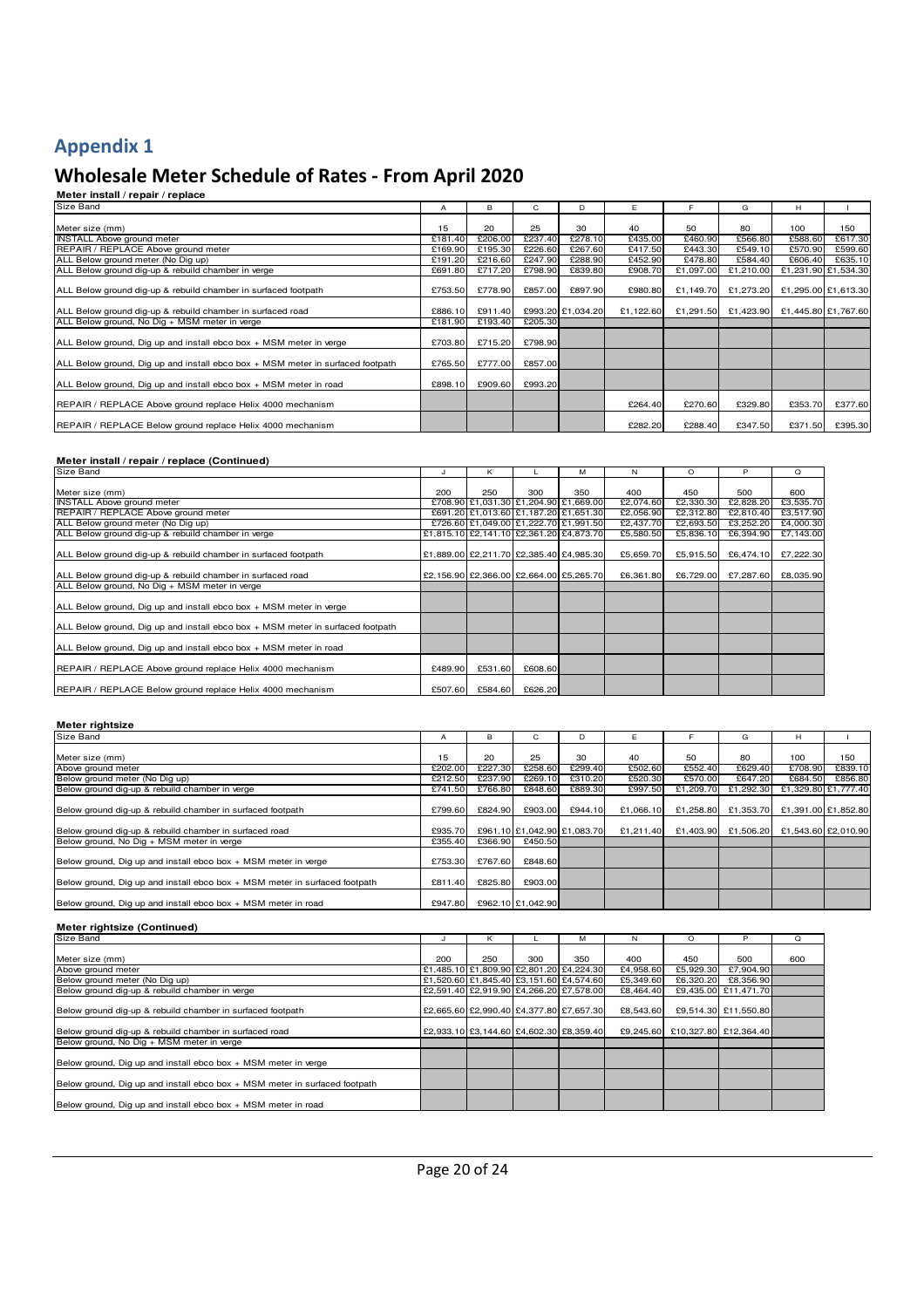# Wholesale Meter Schedule of Rates - From April 2020 (Part 2)

| Meter accuracy test             |              |         |         |                                         |           |           |           |           |         |
|---------------------------------|--------------|---------|---------|-----------------------------------------|-----------|-----------|-----------|-----------|---------|
| Size Band                       | $\mathsf{A}$ | B       | ⌒<br>◡  | D                                       |           |           | G         | H         |         |
| Meter size (mm)                 | 15           | 20      | 25      | 30                                      | 40        | 50        | 80        | 100       | 150     |
| Accuracy Exchange               | £278.80      | £310.90 | £356.60 | £401.10                                 | £616.80   | £667.30   | £809.80   | £869.30   | £956.20 |
| Meter accuracy test (Continued) |              |         |         |                                         |           |           |           |           |         |
| Size Band                       |              | n       |         | М                                       | N         | O         |           | Q         |         |
| Meter size (mm)                 | 200          | 250     | 300     | 350                                     | 400       | 450       | 500       | 600       |         |
| <b>Accuracy Exchange</b>        |              |         |         | £1,277.50 £1,599.90 £1,773.70 £2,846.60 | £3,292.90 | £3,690.40 | £4,249.20 | £5,281.00 |         |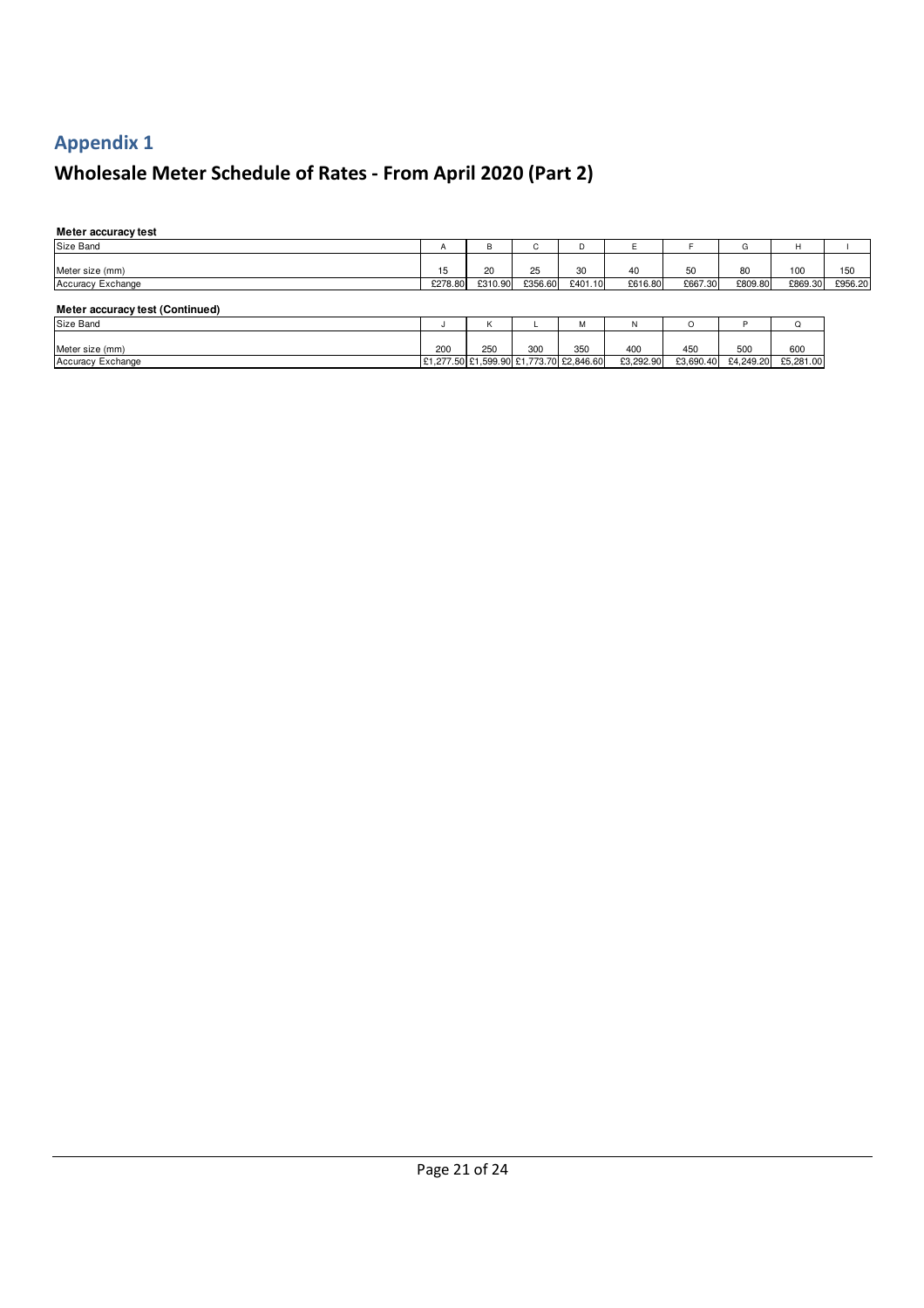## Trade Effluent Sampling Analysis Costs

| Analysis          | <b>Description</b>              | 2020-21 | Change | Analysis          | <b>Description</b>                  | 2020-21 | Change |
|-------------------|---------------------------------|---------|--------|-------------------|-------------------------------------|---------|--------|
| <b>ALCOHOLS</b>   | Alcohols & Misc Solvents        | £22.05  | 1.52%  | <b>METHG</b>      | Mercury                             | £5.44   | 1.49%  |
| <b>AMMONIA</b>    | Ammonia                         | £4.39   | 1.39%  | <b>METIN</b>      | Indium                              | £5.44   | 1.49%  |
| AN DET            | Anionic Detergents              | £5.84   | 1.57%  | <b>METMN</b>      | Manganese                           | £5.44   | 1.49%  |
| <b>APES</b>       | <b>Alkyl Phenyl Ethoxylates</b> | £55.11  | 1.49%  | <b>METMNSOL</b>   | Dissolved Manganese                 | £5.44   | 1.49%  |
|                   | Biochemical Oxygen Demand - 5   |         |        |                   |                                     |         |        |
| <b>BOD</b>        | day ATU                         | £7.31   | 1.53%  | <b>METMO</b>      | Molybdenum                          | £5.44   | 1.49%  |
|                   | Settled Biochemical Oxygen      |         |        |                   |                                     |         |        |
| <b>BOD SET</b>    | Demand - 5 day ATU              | £7.31   | 1.53%  | <b>METNI</b>      | <b>Nickel</b>                       | £5.44   | 1.49%  |
|                   | Soluble Biochemical Oxygen      |         |        |                   |                                     |         |        |
| <b>BOD SOL</b>    | Demand - 5 day ATU              | £8.77   | 1.50%  | <b>METNISOL</b>   | Soluble Nickel                      | £5.44   | 1.49%  |
| CAT DET           | <b>Cationic Detergents</b>      | £7.31   | 1.53%  | <b>METP</b>       | Phosphorus                          | £5.44   | 1.49%  |
| <b>CHLORIDE</b>   | Chloride                        | £4.39   | 1.39%  | <b>METPB</b>      | Lead                                | £5.44   | 1.49%  |
| COD               | Chemical Oxygen Demand          | £4.39   | 1.39%  | <b>METSE</b>      | Selenium                            | £5.44   | 1.49%  |
|                   | Chemical Oxygen Demand - 1 Hour |         |        |                   |                                     |         |        |
| COD SETT          | settled                         | £4.39   | 1.39%  | <b>METSN</b>      | Tin                                 | £5.44   | 1.49%  |
| COD SOL           | Soluble Chemical Oxygen Demand  | £5.84   | 1.57%  | <b>METTI</b>      | Titanium                            | £5.44   | 1.49%  |
| <b>COL PHENOL</b> | Total phenols                   | £11.70  | 1.47%  | <b>METZN</b>      | Zinc                                | £5.44   | 1.49%  |
| <b>CYANIDE</b>    | <b>Total Cyanide</b>            | £7.31   | 1.53%  | <b>METZNSOL</b>   | Dissolved Zinc                      | £5.44   | 1.49%  |
| <b>EULAN</b>      | Eulan                           | £55.11  | 1.49%  | <b>NITRITE</b>    | Nitrite                             | £4.33   | 1.41%  |
| <b>FLUORIDE</b>   | Fluoride                        | £2.92   | 1.39%  | NON DET           | Nonionic Detergents                 | £5.77   | 1.58%  |
| <b>FORMALD</b>    | Formaldehyde                    | £5.84   | 1.57%  | ORG P             | Organophosphorus Pesticides         | £32.63  | 1.49%  |
| <b>FRCYANIDE</b>  | Free Cyanide                    | £7.31   | 1.53%  | ORG PYR           | Pyrethroid Insecticides             | £32.63  | 1.49%  |
| <b>FURONS</b>     | Furons                          | £38.58  | 1.50%  | PCBS GCMS         | Polychlorinated biphenyls           | £43.53  | 1.49%  |
| <b>GLYCOLS</b>    | Glycols                         | £19.85  | 1.48%  | PH                | pH                                  | £2.89   | 1.40%  |
| <b>HEXA CHROM</b> | Hexavalent Chromium (CrVI)      | £4.39   | 1.39%  | PH INSITU         | pH insitu                           | £2.89   | 1.40%  |
| <b>METAG</b>      | Silver                          | £5.50   | 1.48%  | PHOSPHA SR        | Soluble reactive phosphate          | £4.33   | 1.41%  |
| <b>METAL</b>      | Aluminium                       | £5.50   | 1.48%  | SEM               | Solvent Extractable Material        | £32.63  | 1.49%  |
|                   |                                 |         |        |                   | Additional solvents (Acrolein,      |         |        |
| <b>METAS</b>      | Arsenic                         | £5.50   | 1.48%  | SOLV ADD1         | Furfural, 1-Methoxy 2-Propanol)     | £38.09  | 1.49%  |
| <b>METCD</b>      | Cadmium                         | £5.50   | 1.48%  | <b>SULPHATE</b>   | Sulphate                            | £5.77   | 1.58%  |
| <b>METCDSOL</b>   | <b>Dissolved Cadmiun</b>        | £5.50   | 1.48%  | <b>SULPHIDE</b>   | Sulphide                            | £8.66   | 1.52%  |
| <b>METCO</b>      | Cobalt                          | £5.50   | 1.48%  | <b>SUSPSOL</b>    | <b>Suspended Solids</b>             | £5.77   | 1.58%  |
|                   |                                 |         |        |                   | Volatile and Non-volatile suspended |         |        |
| <b>METCR</b>      | Chromium                        | £5.50   | 1.48%  | SUSS_VL           | solids                              | £5.77   | 1.58%  |
| <b>METCRSOL</b>   | <b>Dissolved Chromium</b>       | £5.50   | 1.48%  | <b>TON</b>        | Total oxidised nitrogen and Nitrate | £4.33   | 1.41%  |
| <b>METCU</b>      | Copper                          | £5.50   | 1.48%  | <b>TOTAL PEST</b> | Total pesticide (calculation)       | £10.87  | 1.49%  |
| <b>METCUSOL</b>   | <b>Dissolved Copper</b>         | £5.50   | 1.48%  | <b>VOCS</b>       | Volatile Organic compounds          | £27.20  | 1.49%  |
| <b>METFE</b>      | Iron                            | £5.50   | 1.48%  | TPH GCFID         | <b>Total Petroleum Hydrocarbons</b> | £38.09  | 1.49%  |

Taking & transporting E36.46 per sample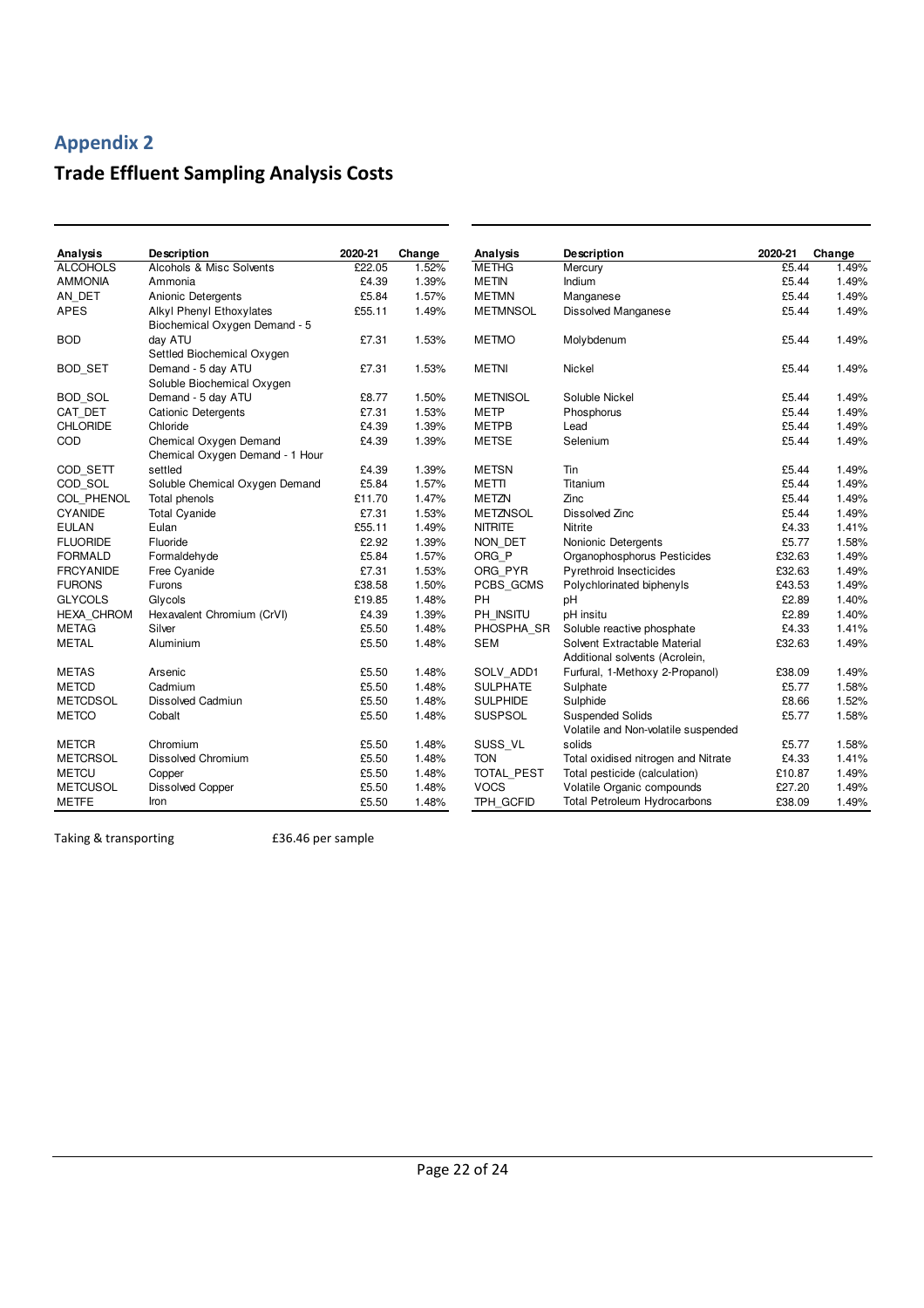## Scottish Water Contribution Schedule – From April 2020 (Part 1)

Where a Licensed Provider engages an Accredited Entity to undertake any of the following metering activities:

- Meter Installation as part of a new connection
- Meter exchange (replacing a working meter), including
	- o Changing to a more technically sophisticated meter
		- o Changing to a different meter size (subject to Scottish Water authorisation)
		- o Combinations of changing size and technical sophistication
- Replacing a damaged meter, where the customer is liable for the damage
- Meter accuracy test where the meter proves to be within tolerances

Scottish Water will pay the following meter only contribution to the LP once the work is complete and all necessary information has been provided to Scottish Water / CMA.

| 'mm<br>Matar<br>$\sim$<br>size<br><b>INICICI</b> | 20 | $\sim$<br>-- | 30 | 40 | 50 | 80           | 100 | 1.501<br>י טכב                   | 200      | 250       | 300 | 350l | 400 | 450 | 500 | 600 |
|--------------------------------------------------|----|--------------|----|----|----|--------------|-----|----------------------------------|----------|-----------|-----|------|-----|-----|-----|-----|
| contributions <sup>.</sup><br>Meter              |    |              |    |    |    | Published on |     | $\ddot{\phantom{0}}$<br>Scottish | ı Water' | s website |     |      |     |     |     |     |

Where a Licensed Provider engages an Accredited Entity to undertake any of the following metering activities:

- Installing a meter at unmetered property:
- Replacing a damaged meter, where Scottish Water is liable to make the change:
	- $\circ$  i.e. the customer is **not** liable for the damage or
		- o the replacement is required due to mechanical failure,
- Meter accuracy test where the meter proves to be out-with tolerances

Scottish Water will pay the above meter only contribution and the following contribution to the LP once the work is complete and all necessary information has been provided to Scottish Water / CMA.

**Meter install / repair / replace** 

| Size Band                                                                      | A       | B       | С       | D       | E       |         | G                           | н                                                                   |         |
|--------------------------------------------------------------------------------|---------|---------|---------|---------|---------|---------|-----------------------------|---------------------------------------------------------------------|---------|
| Meter size (mm)                                                                | 15      | 20      | 25      | 30      | 40      | 50      | 80                          | 100                                                                 | 150     |
| <b>INSTALL Above ground meter</b>                                              | £181.40 | £206.00 | £237.40 | £278.10 | £435.00 | £460.90 | £566.80                     | £588.60                                                             | £617.30 |
| REPAIR / REPLACE Above ground meter                                            | £169.90 | £195.30 | £226.60 | £267.60 | £417.50 | £443.30 | £549.10                     | £570.90                                                             | £599.60 |
| ALL Below ground meter (No Dig up)                                             | £191.20 | £216.60 | £247.90 | £288.90 | £452.90 | £478.80 | £584.40                     | £606.40                                                             | £635.10 |
| ALL Below ground dig-up & rebuild chamber in verge                             | £691.80 | £717.20 | £798.90 | £839.80 |         |         | £908.70 £1.097.00 £1.210.00 | £1.231.90 £1.534.30                                                 |         |
| ALL Below ground dig-up & rebuild chamber in surfaced footpath                 | £753.50 | £778.90 | £857.00 | £897.90 |         |         |                             | £980.80 £1,149.70 £1,273.20 £1,295.00 £1,613.30                     |         |
| ALL Below ground dig-up & rebuild chamber in surfaced road                     | £886.10 | £911.40 |         |         |         |         |                             | £993.20 £1,034.20 £1,122.60 £1,291.50 £1,423.90 £1,445.80 £1,767.60 |         |
| ALL Below ground, No Dig + MSM meter in verge                                  | £181.90 | £193.40 | £205.30 |         |         |         |                             |                                                                     |         |
| ALL Below ground, Dig up and install ebco box + MSM meter in verge             | £703.80 | £715.20 | £798.90 |         |         |         |                             |                                                                     |         |
|                                                                                |         |         |         |         |         |         |                             |                                                                     |         |
| ALL Below ground, Dig up and install ebco box + MSM meter in surfaced footpath | £765.50 | £777.00 | £857.00 |         |         |         |                             |                                                                     |         |
| ALL Below ground, Dig up and install ebco box + MSM meter in road              | £898.10 | £909.60 | £993.20 |         |         |         |                             |                                                                     |         |
| REPAIR / REPLACE Above ground replace mechanism                                |         |         |         |         | £264.40 | £270.60 | £329.80                     | £353.70                                                             | £377.60 |
| REPAIR / REPLACE Below ground replace mechanism                                |         |         |         |         | £282.20 | £288.40 | £347.50                     | £371.50                                                             | £395.30 |

#### **Meter install / repair / replace (Continued)**

| Size Band                                                                      |         |         |         |     | Ν   | $\Omega$ |     |                                                                                 |
|--------------------------------------------------------------------------------|---------|---------|---------|-----|-----|----------|-----|---------------------------------------------------------------------------------|
| Meter size (mm)                                                                | 200     | 250     | 300     | 350 | 400 | 450      | 500 | 600                                                                             |
| <b>INSTALL Above ground meter</b>                                              |         |         |         |     |     |          |     | £708.90 £1,031.30 £1,204.90 £1,669.00 £2,074.60 £2,330.30 £2,828.20 £3,535.70   |
| REPAIR / REPLACE Above ground meter                                            |         |         |         |     |     |          |     | £691.20 £1,013.60 £1,187.20 £1,651.30 £2,056.90 £2,312.80 £2,810.40 £3,517.90   |
| ALL Below ground meter (No Dig up)                                             |         |         |         |     |     |          |     | £726.60 £1,049.00 £1,222.70 £1,991.50 £2,437.70 £2,693.50 £3,252.20 £4,000.30   |
| ALL Below ground dig-up & rebuild chamber in verge                             |         |         |         |     |     |          |     | £1,815.10 £2,141.10 £2,361.20 £4,873.70 £5,580.50 £5,836.10 £6,394.90 £7,143.00 |
| ALL Below ground dig-up & rebuild chamber in surfaced footpath                 |         |         |         |     |     |          |     | £1,889.00 £2,211.70 £2,385.40 £4,985.30 £5,659.70 £5,915.50 £6,474.10 £7,222.30 |
| ALL Below ground dig-up & rebuild chamber in surfaced road                     |         |         |         |     |     |          |     | £2,156.90 £2,366.00 £2,664.00 £5,265.70 £6,361.80 £6,729.00 £7,287.60 £8,035.90 |
| ALL Below ground, No Dig + MSM meter in verge                                  |         |         |         |     |     |          |     |                                                                                 |
| ALL Below ground, Dig up and install ebco box + MSM meter in verge             |         |         |         |     |     |          |     |                                                                                 |
| ALL Below ground, Dig up and install ebco box + MSM meter in surfaced footpath |         |         |         |     |     |          |     |                                                                                 |
| ALL Below ground, Dig up and install ebco box + MSM meter in road              |         |         |         |     |     |          |     |                                                                                 |
| REPAIR / REPLACE Above ground replace mechanism                                | £489.90 | £531.60 | £608.60 |     |     |          |     |                                                                                 |
| REPAIR / REPLACE Below ground replace mechanism                                | £507.60 | £584.60 | £626.20 |     |     |          |     |                                                                                 |